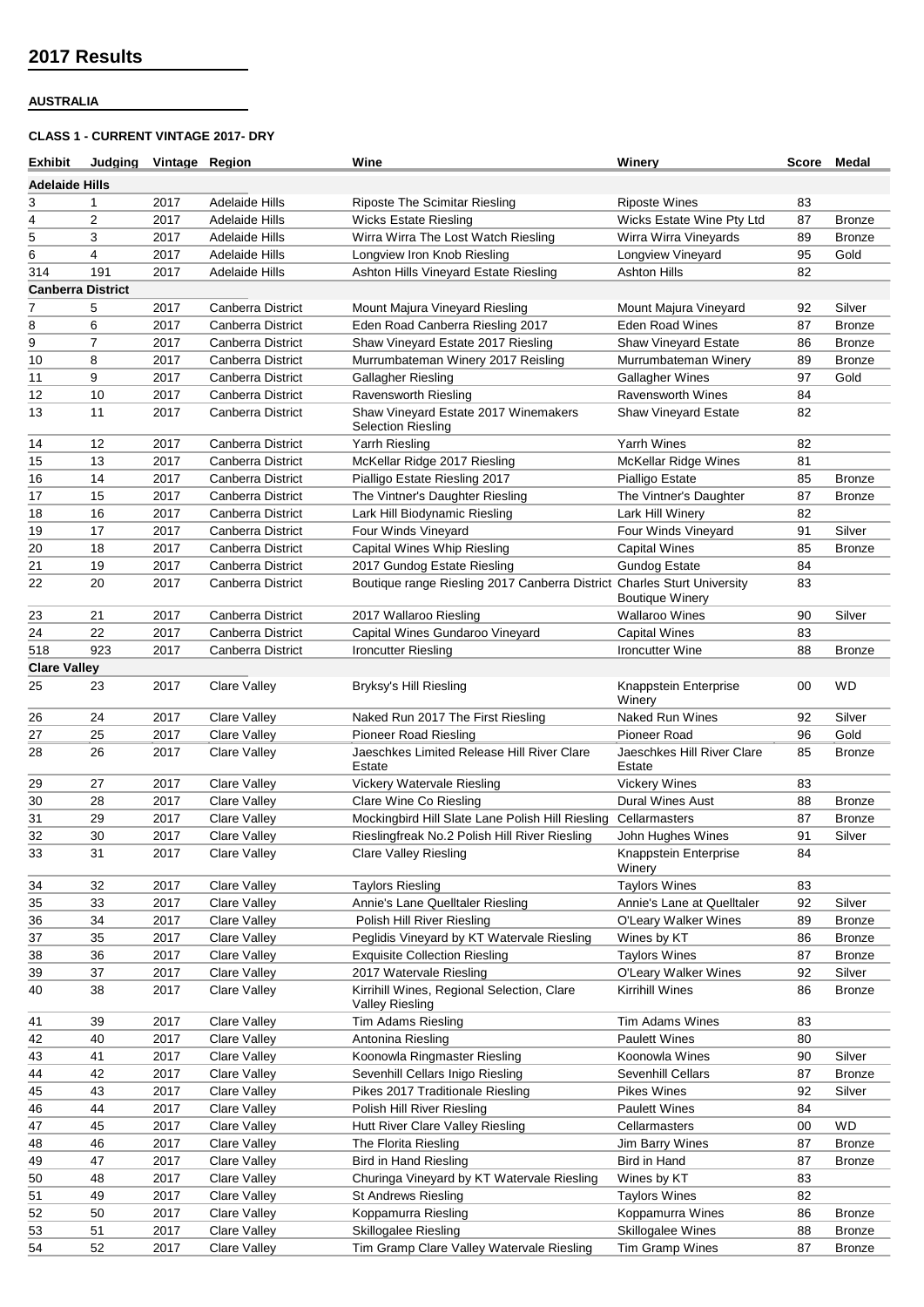| 55                 | 53       | 2017         | <b>Clare Valley</b>        | Koonowla Riesling 2017                                                            | Koonowla Wines                                 | 84       |               |
|--------------------|----------|--------------|----------------------------|-----------------------------------------------------------------------------------|------------------------------------------------|----------|---------------|
| 56                 | 54       | 2017         | Clare Valley               | Kirrihill Wines, Gleeson & Co., Clare Valley<br>Riesling                          | <b>Kirrihill Wines</b>                         | 85       | <b>Bronze</b> |
| 57                 | 55       | 2017         | <b>Clare Valley</b>        | Mockingbird Hill Clare Valley Single Vineyard<br><b>Skilly Riesling</b>           | Cellarmasters                                  | 87       | <b>Bronze</b> |
| 58                 | 56       | 2017         | Clare Valley               | Pikes 2017 Merle Riesling                                                         | <b>Pikes Wines</b>                             | 83       |               |
| 59                 | 57       | 2017         | Clare Valley               | Rise Watervale Riesling                                                           | The Rise Vineyards                             | 00       | <b>WD</b>     |
| 60                 | 58       | 2017         | <b>Clare Valley</b>        | Polish Hill River Riesling                                                        | The Wilson Vineyard                            | 90       | Silver        |
| 61                 | 59       | 2017         | <b>Clare Valley</b>        | Insider Riesling                                                                  | Knappstein Enterprise<br>Winery                | 00       | <b>WD</b>     |
| 62                 | 60       | 2017         | <b>Clare Valley</b>        | Clos Clare Watervale Riesling                                                     | Clos Clare                                     | 00       | <b>WD</b>     |
| 63                 | 61       | 2017         | <b>Clare Valley</b>        | The Lodge Hill Riesling                                                           | Jim Barry Wines                                | 88       | <b>Bronze</b> |
| 64                 | 62       | 2017         | <b>Clare Valley</b>        | St Francis Xavier Riesling                                                        | <b>Sevenhill Cellars</b>                       | 84       |               |
| 65                 | 63       | 2017         | <b>Clare Valley</b>        | Jaeschkes Hill River Clare Estate                                                 | Jaeschkes Hill River Clare<br>Estate           | 90       | Silver        |
| 66                 | 64       | 2017         | Clare Valley               | Baily & Baily Venture Clare Riesling                                              | <b>Pinnacle Drinks</b>                         | 90       | Silver        |
| 67                 | 65       | 2017         | Clare Valley               | Mockingbird Hill Clare Valley Riesling                                            | Cellarmasters                                  | 87       | <b>Bronze</b> |
| 68                 | 66       | 2017         | <b>Clare Valley</b>        | Mintaro Riesling                                                                  | <b>Mintaro Wines</b>                           | 84       |               |
| 69                 | 67       | 2017         | <b>Clare Valley</b>        | Gaelic Cemetery Vineyards Celtic Farm 2017   Gaelic Cemetery Vineyard<br>Riesling |                                                | 90       | Silver        |
| 70                 | 68       | 2017         | <b>Clare Valley</b>        | Leo Buring Leonay Riesling                                                        | Leo Buring Pty Ltd                             | 83       |               |
| 71                 | 69       | 2017         | <b>Clare Valley</b>        | <b>Slate Creek Riesling</b>                                                       | Knappstein Enterprise<br>Winery                | 00       | <b>WD</b>     |
| 72                 | 70       | 2017         | Clare Valley               | Mr Mick Riesling                                                                  | <b>Tim Adams Wines</b>                         | 88       | <b>Bronze</b> |
| 73                 | 71       | 2017         | Clare Valley               | <b>Watervale Riesling</b>                                                         | The Wilson Vineyard                            | 84       |               |
| 74                 | 72       | 2017         | Clare Valley               | Kirrihill Wines, E.B.'s The Settler, Clare Valley<br>Riesling                     | Kirrihill Wines                                | 84       |               |
| 75                 | 73       | 2017         | Clare Valley               | <b>Eldredge Riesling</b>                                                          | Eldredge Vineyards                             | 95       | Gold          |
| 76                 | 74       | 2017         | <b>Clare Valley</b>        | Reillys Watervale Riesling                                                        | <b>Reillys Wines</b>                           | 95       | Gold          |
| 77                 | 75       | 2017         | Clare Valley               | Gaelic Cemetery Vineyards Premium 2017<br>Riesling                                | Gaelic Cemetery Vineyard                       | 87       | <b>Bronze</b> |
| 78                 | 76       | 2017         | Clare Valley               | <b>Ackland Riesling</b>                                                           | Knappstein Enterprise<br>Winery                | 00       | <b>WD</b>     |
| 79                 | 77       | 2017         | <b>Clare Valley</b>        | Rieslingfreak No.3 Clare Valley Riesling                                          | John Hughes Wines                              | 88       | <b>Bronze</b> |
| 80                 | 78       | 2017         | Clare Valley               | <b>DJW Riesling</b>                                                               | The Wilson Vineyard                            | 95       | Gold          |
| 81                 | 79       | 2017         | <b>Clare Valley</b>        | Annie's Lane Riesling                                                             | Annie's Lane at Quelltaler                     | 86       | <b>Bronze</b> |
| <b>Eden Valley</b> |          |              |                            |                                                                                   |                                                |          |               |
| 82                 | 80       | 2017         | Eden Valley                | Eden Valley Riesling                                                              | <b>St Hallett Wines</b>                        | 95       | Gold          |
| 83                 | 81       | 2017         | Eden Valley                | Wattle Brae Eden Valley Riesling                                                  | Langmeil Winery                                | 00       | <b>WD</b>     |
| 84                 | 82       | 2017         | Eden Valley                | Sandpiper Riesling                                                                | <b>Thorn-Clarke Wines</b>                      | 96       | Gold          |
| 85                 | 83       | 2017         | Eden Valley                | Cat Amongst the Pigeons Riesling                                                  | <b>Pinnacle Drinks</b>                         | 00       | <b>WD</b>     |
| 86                 | 84       | 2017         | Eden Valley                | 2017 Gatt High Eden Riesling                                                      | <b>Gatt Wines</b>                              | 83       |               |
| 87<br>88           | 85<br>86 | 2017<br>2017 | Eden Valley<br>Eden Valley | Penfolds Bin 51 Eden Valley Riesling<br>Pewsey Vale Vineyard Riesling             | Penfolds Wines Pty Ltd<br>Pewsey Vale Vineyard | 88<br>84 | <b>Bronze</b> |
| 89                 | 87       | 2017         | Eden Valley                | <b>Eden Trail Riesling</b>                                                        | Thorn-Clarke Wines                             | 84       |               |
| 90                 | 88       | 2017         | Eden Valley                | <b>BASEDOW'S Eden Valley Riesling</b>                                             | <b>Basedow Wines</b>                           | 91       | Silver        |
| 91                 | 89       | 2017         | Eden Valley                | Mountadam Eden Valley Riesling                                                    | Mountadam Vineyards                            | 84       |               |
| 92                 | 90       | 2017         | Eden Valley                | Bethany Eden Valley Riesling                                                      | <b>Bethany Wines</b>                           | 86       | <b>Bronze</b> |
| 93                 | 91       | 2017         | Eden Valley                | Rileys of Eden Valley Family Riesling                                             | Rileys of Eden Valley                          | 85       | <b>Bronze</b> |
| 94                 | 92       | 2017         | Eden Valley                | Zeitpunkt Riesling                                                                | Chaffey Bros. Wine Co.                         | 81       |               |
| 95                 | 93       | 2017         | Eden Valley                | Springton Hills Wines Eliza's Eden Valley 2017 Springton Hills Wines<br>Riesling  |                                                | 85       | <b>Bronze</b> |
| 96                 | 94       | 2017         | Eden Valley                | Eden Hall Reserve                                                                 | Eden Hall Wines                                | 91       | Silver        |
| 97                 | 95       | 2017         | Eden Valley                | <b>Tripelpunkt Riesling</b>                                                       | Chaffey Bros. Wine Co.                         | 83       |               |
| 98                 | 96       | 2017         | Eden Valley                | Vickery Eden Valley                                                               | <b>Vickery Wines</b>                           | 85       | <b>Bronze</b> |
| 99                 | 97       | 2017         | Eden Valley                | Gibson Eden Valley Riesling                                                       | Gibson Wines                                   | 87       | <b>Bronze</b> |
| 100                | 98       | 2017         | Eden Valley                | Eden Hall                                                                         | Eden Hall Wines                                | 93       | Silver        |
| 101                | 99       | 2017         | Eden Valley                | Gomersal Wines Premium Riesling                                                   | <b>Gomersal Wines</b>                          | 86       | <b>Bronze</b> |
| 102                | 100      | 2017         | Eden Valley                | <b>Hentley Farm Riesling</b>                                                      | <b>Hentley Farm</b>                            | 95       | Gold          |
| 103                | 101      | 2017         | Eden Valley                | McGuigan Shortlist Riesling 2017                                                  | Australian Vintage Ltd                         | 87       | <b>Bronze</b> |
| 104                | 102      | 2017         | Eden Valley                | Eden Valley Riesling                                                              | Heirloom Vineyards                             | 00       | WD            |
| 105                | 103      | 2017         | Eden Valley                | 'Nothing In Common' Eden Valley Riesling                                          | Brothers at War                                | 90       | Silver        |
| 106                | 104      | 2017         | Eden Valley                | Peace of Eden Riesling                                                            | St John's Road                                 | 85       | Bronze        |
| 107                | 105      | 2017         | Eden Valley                | The Green Room                                                                    | Stage Door Wine Co                             | 95       | Gold          |
| 108                | 106      | 2017         | Eden Valley                | 2017 Eden Springs High Eden Riesling                                              | <b>Gatt Wines</b>                              | 86       | Bronze        |
| 109                | 107      | 2017         | Eden Valley                | Enchanted Garden of the Eden Valley Riesling                                      | <b>Dandelion Vineyards</b>                     | 88       | <b>Bronze</b> |
| 110<br>111         | 108      | 2017         | Eden Valley                | Rieslingfreak No.4 Eden Valley Riesling                                           | John Hughes Wines                              | 85       | Bronze        |
|                    | 109      | 2017         | Eden Valley                | Saltram Mamre Eden Valley Riesling                                                | Saltram Wine Estate                            | 86       | <b>Bronze</b> |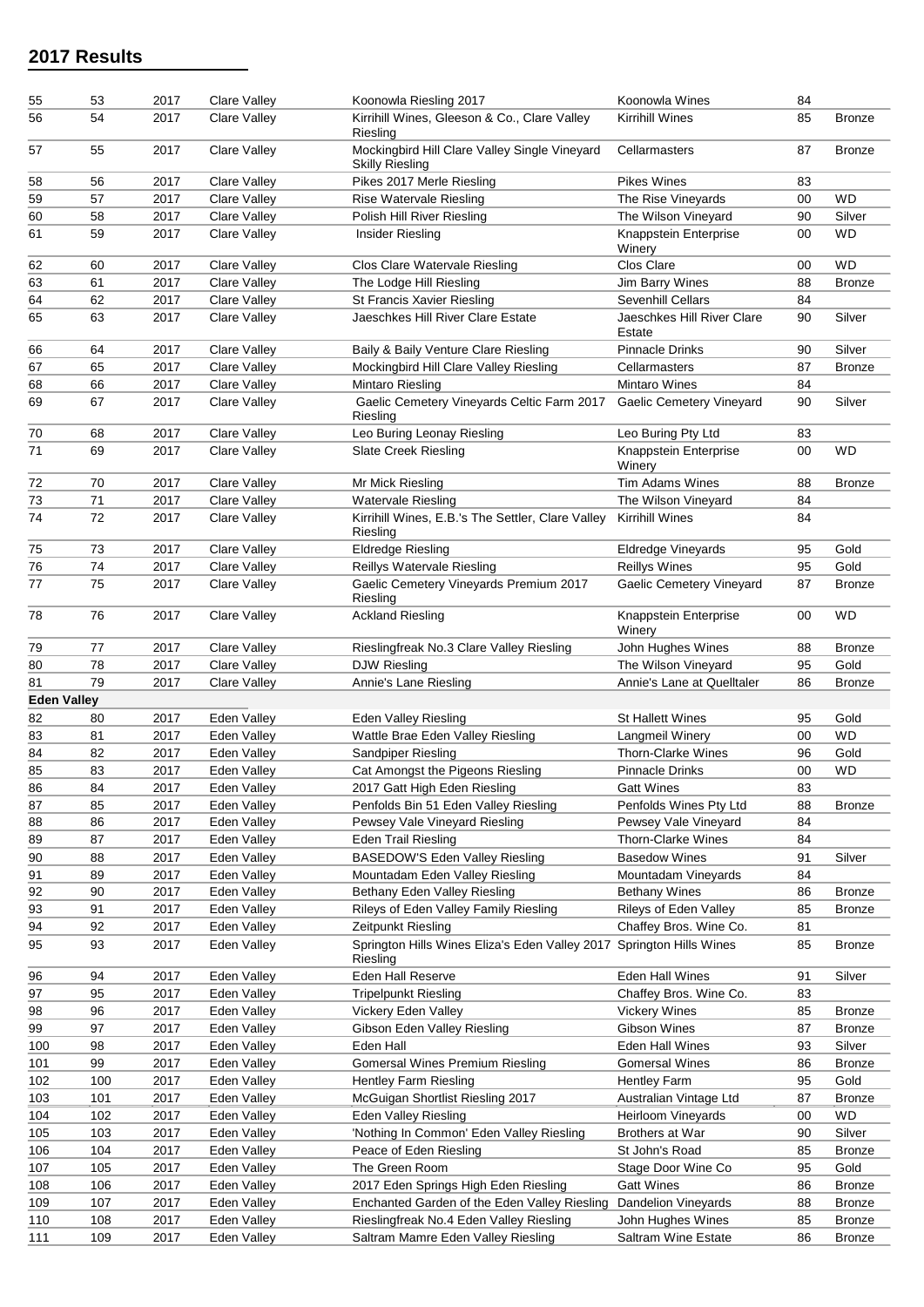| 112                   | 110 | 2017 | Eden Valley           | Z Wine Saul Riesling                                                     | Z Wines                         | 84 |               |
|-----------------------|-----|------|-----------------------|--------------------------------------------------------------------------|---------------------------------|----|---------------|
| 113                   | 111 | 2017 | Eden Valley           | Wolf Blass Gold Label Riesling                                           | Wolf Blass Wines Pty Ltd        | 89 | <b>Bronze</b> |
| 114                   | 112 | 2017 | Eden Valley           | Wonderland of the Eden Valley Riesling                                   | Dandelion Vineyards             | 93 | Silver        |
| 115                   | 113 | 2017 | Eden Valley           | Leo Buring Eden Valley Riesling                                          | Leo Buring Pty Ltd              | 90 | Silver        |
| 116                   | 114 | 2017 | Eden Valley           | Avon Brae High Eden Valley Riesling                                      | Cellarmasters                   | 00 | <b>WD</b>     |
| 117                   | 115 | 2017 | Eden Valley           | Bethany Eden Valley Reserve Riesling                                     | <b>Bethany Wines</b>            | 84 |               |
| <b>Great Southern</b> |     |      |                       |                                                                          |                                 |    |               |
| 118                   | 116 | 2017 | <b>Great Southern</b> | Howard Park Mount Barker Riesling                                        | <b>Burch Family Wines</b>       | 86 | <b>Bronze</b> |
| 119                   | 117 | 2017 | <b>Great Southern</b> | Kerrigan + Berry Riesling                                                | Kerrigan + Berry                | 84 |               |
| 120                   | 118 | 2017 | <b>Great Southern</b> | Capel Vale 2017 Single Vineyard Whispering<br>Hill Mount Barker Riesling | Capel Vale Wines                | 88 | <b>Bronze</b> |
|                       | 119 | 2017 | <b>Great Southern</b> | 2017 Alkoomi Black Label Riesling                                        | Alkoomi Wines                   | 87 |               |
| 121                   |     |      | <b>Great Southern</b> | Capel Vale 2017 Regional Series Mount                                    |                                 |    | <b>Bronze</b> |
| 122                   | 120 | 2017 |                       | <b>Barker Riesling</b>                                                   | Capel Vale Wines                | 85 | <b>Bronze</b> |
| 513                   | 121 | 2017 | <b>Great Southern</b> | Arcadia Wines Riesling                                                   | Arcadia Wines                   | 90 | Silver        |
| 124                   | 122 | 2017 | <b>Great Southern</b> | Poacher's Ridge Riesling                                                 | Poacher's Ridge                 | 82 |               |
| 125                   | 123 | 2017 | <b>Great Southern</b> | Ad Hoc Wallflower Riesling                                               | Larry Cherubino Wines           | 83 |               |
| 126                   | 124 | 2017 | <b>Great Southern</b> | Ferngrove Black-Label Riesling                                           | Ferngrove Wines                 | 82 |               |
| 127                   | 125 | 2017 | <b>Great Southern</b> | Cherubino Porongurup Riesling                                            | Larry Cherubino Wines           | 84 |               |
| 128                   | 126 | 2017 | <b>Great Southern</b> | Reverend V Riesling                                                      | <b>Vinaceous Wines</b>          | 87 | <b>Bronze</b> |
| 129                   | 127 | 2017 | <b>Great Southern</b> | Duke's Magpie Hill Reserve Riesling                                      | Duke's Vineyard                 | 91 | Silver        |
| 130                   | 128 | 2017 | <b>Great Southern</b> | Ferngrove Cossack Riesling                                               | Ferngrove Wines                 | 93 | Silver        |
| 131                   | 129 | 2017 | <b>Great Southern</b> | Mount Trio Porongurup Riesling                                           | Mount Trio Vineyard             | 86 | <b>Bronze</b> |
| 132                   | 130 | 2017 | <b>Great Southern</b> | Cherubino Mt Barker Riesling                                             | Larry Cherubino Wines           | 95 | Gold          |
| 133                   | 131 | 2017 | <b>Great Southern</b> | MadFish Riesling                                                         | <b>Burch Family Wines</b>       | 90 | Silver        |
| 134                   | 132 | 2017 | <b>Great Southern</b> | Laissez Faire Riesling                                                   | Larry Cherubino Wines           | 83 |               |
| 135                   | 133 | 2017 | <b>Great Southern</b> | Duke's Single Vineyard Riesling                                          | Duke's Vineyard                 | 87 | <b>Bronze</b> |
| 136                   | 134 | 2017 | <b>Great Southern</b> | 3 Drops 2017 Riesling                                                    | 3 Drops                         | 85 | <b>Bronze</b> |
| 137                   | 135 | 2017 | <b>Great Southern</b> | West Cape Howe Riesling                                                  | West Cape Howe Wines            | 91 | Silver        |
| 138                   | 136 | 2017 | <b>Great Southern</b> | Gilbert's Riesling                                                       | <b>Gilbert Wines</b>            | 85 | <b>Bronze</b> |
| 139                   | 137 | 2017 | <b>Great Southern</b> | Howard Park Flint Rock Riesling                                          | <b>Burch Family Wines</b>       | 84 |               |
| 140                   | 138 | 2017 | <b>Great Southern</b> | The Sum Riesling                                                         | Castelli Estate                 | 86 | <b>Bronze</b> |
| 141                   | 139 | 2017 | <b>Great Southern</b> | Castelli Estate Riesling                                                 | Castelli Estate                 | 95 | Gold          |
| 142                   | 140 | 2017 | <b>Great Southern</b> | <b>Trevellen Farm Estate Riesling</b>                                    | <b>Trevelen Farm</b>            | 92 | Silver        |
| 143                   | 141 | 2017 | <b>Great Southern</b> | 2017 Alkoomi White Label Riesling                                        | Alkoomi Wines                   | 96 | Gold          |
|                       |     |      |                       |                                                                          |                                 |    |               |
| 144                   | 142 | 2017 | <b>Great Southern</b> | Cherubino Great Southern Riesling                                        | Larry Cherubino Wines           | 82 |               |
| 166                   | 192 | 2017 | <b>Great Southern</b> | Galafrey Wines Dry Grown Reserve Riesling                                | <b>Galafrey Wines</b>           | 84 |               |
| <b>Mudgee</b>         |     |      |                       |                                                                          |                                 |    |               |
| 145                   | 143 | 2017 | Mudgee                | Moothi Estate Riesling                                                   | Moothi Estate                   | 88 | <b>Bronze</b> |
| 146                   | 144 | 2017 | Mudgee                | Robert Stein Dry Riesling                                                | <b>Robert Stein Winerv</b>      | 92 | Silver        |
| 147                   | 145 | 2017 | Mudgee                | Nullo Mountain Riesling                                                  | Lowe Wines Pty Ltd              | 79 |               |
| 148                   | 146 | 2017 | Mudgee                | Robert Stein Reserve Riesling                                            | <b>Robert Stein Winery</b>      | 95 | Gold          |
| Orange                |     |      |                       |                                                                          |                                 |    |               |
| 149                   | 147 | 2017 | Orange                | Logan Weemala Riesling                                                   | Logan Wines Pty Ltd             | 87 | <b>Bronze</b> |
| 150                   | 148 | 2017 | Orange                | Cooks lot Allotment 333 Riesling                                         | Cook Family Estate              | 91 | Silver        |
| 151                   | 149 | 2017 | Orange                | Gilbert 2017 Riesling                                                    | <b>Gilbert Family Wines</b>     | 00 | <b>WD</b>     |
| 152                   | 150 | 2017 | Orange                | Highland Heritage Estate Riesling                                        | <b>Highland Heritage Estate</b> | 83 |               |
| 153                   | 151 | 2017 | Orange                | Cargo Road Wines Riesling                                                | Cargo Road Wines                | 86 | <b>Bronze</b> |
| Tasmania              |     |      |                       |                                                                          |                                 |    |               |
| 154                   | 152 | 2017 | Tasmania              | <b>Waterton Hall Riesling</b>                                            | Waterton Hall Wines             | 92 | Silver        |
| 155                   | 153 | 2017 | Tasmania              | Bangor Lagoon Bay Riesling                                               | <b>Bangor Estate</b>            | 88 | <b>Bronze</b> |
| 156                   | 154 | 2017 | Tasmania              | Hughes & Hughes                                                          | Mewstone Wines                  | 84 |               |
| 157                   | 155 | 2017 | Tasmania              | The Bend Vineyard Riesling                                               | The Bend Vineyard               | 87 | <b>Bronze</b> |
| 158                   | 156 | 2017 | Tasmania              | Coal Valley Vineyard Riesling                                            | Coal Valley Vineyard            | 96 | Gold          |
| 159                   | 157 | 2017 | Tasmania              | <b>Puddleduck Riesling</b>                                               | Puddleduck Vineyard             | 84 |               |
| 160                   | 158 | 2017 | Tasmania              | Last Horizon Riesling                                                    | <b>McWilliams Wines</b>         | 82 |               |
| 161                   | 159 | 2017 | Tasmania              | <b>Freycinet Riesling</b>                                                | Freycinet Vineyard Pty Ltd      | 82 |               |
| 162                   | 160 | 2017 | Tasmania              | 2017 Elsewhere Reisling                                                  | <b>Elsewhere Vineyard</b>       | 87 | <b>Bronze</b> |
|                       |     |      |                       |                                                                          |                                 |    |               |
| 163                   | 161 | 2017 | Tasmania              | Chartley Estate Riesling 2017                                            | <b>Chartley Estate</b>          | 91 | Silver        |
| 164                   | 162 | 2017 | Tasmania              | Craigie Knowe Riesling                                                   | Craigie Knowe Vineyard          | 90 | Silver        |
| 165                   | 163 | 2017 | Tasmania              | <b>Gala Estate Riesling</b>                                              | Gala Estate                     | 84 |               |
| <b>Various</b>        |     |      |                       |                                                                          |                                 |    |               |
| 167                   | 164 | 2017 | King Valley           | Valley Selection Riesling                                                | <b>Gapsted Wines</b>            | 88 | <b>Bronze</b> |
| 168                   | 165 | 2017 | Geelong               | Leura Park Estate Riesling                                               | Leura Park Estate               | 83 |               |
| 169                   | 166 | 2017 | Central Victoria      | Tahbilk 'Cellar Vineyard' Riesling                                       | Tahbilk Pty Ltd                 | 83 |               |
| 170                   | 167 | 2017 | Central Victoria      | Tahbilk 2017 Riesling                                                    | Tahbilk Pty Ltd                 | 88 | <b>Bronze</b> |
| 171                   | 168 | 2017 | Strathbogie Ranges    | Stone Dwellers 2017 Riesling                                             | Fowles Wine                     | 84 |               |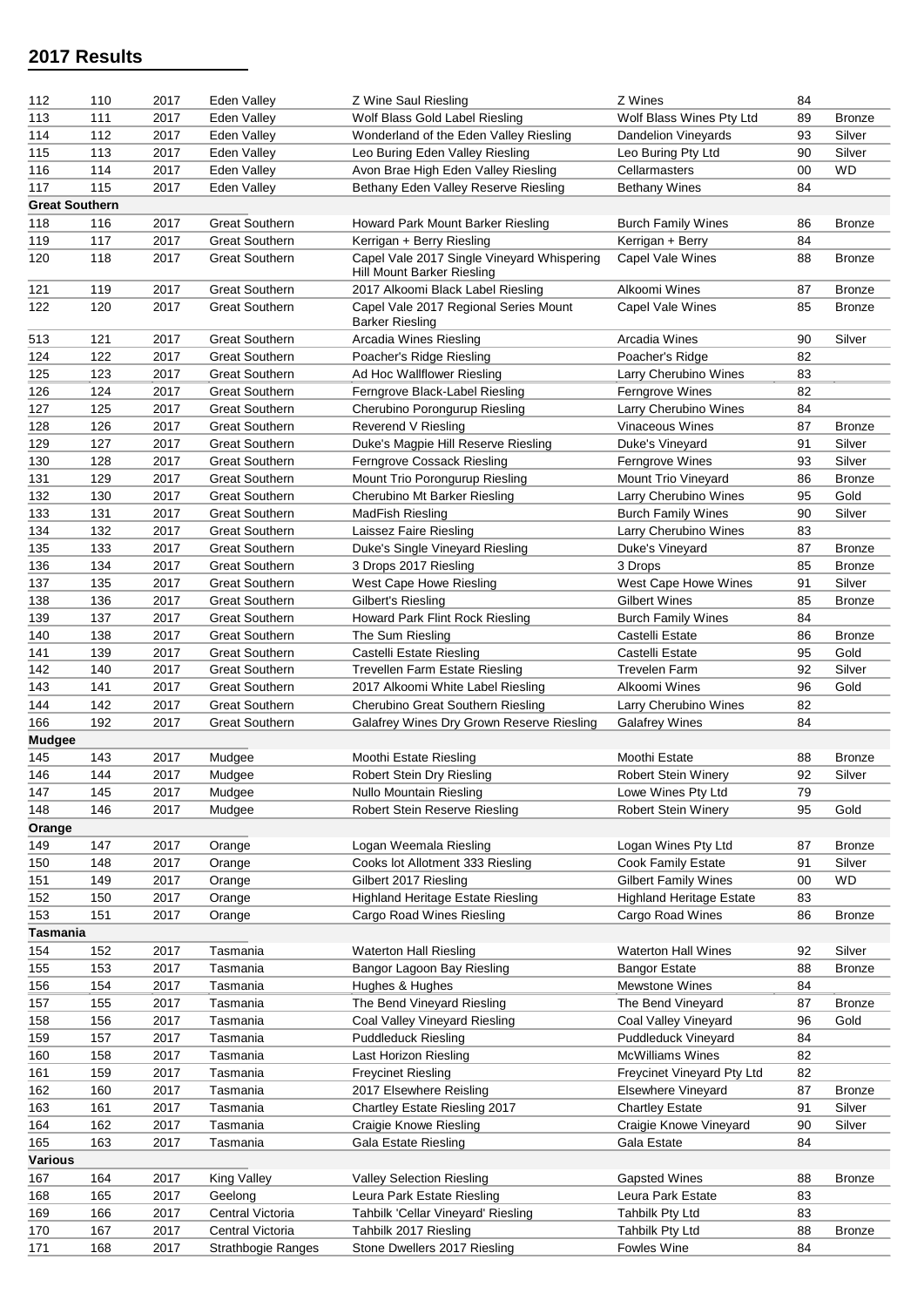| 172 | 169 | 2017 | Barossa                   | St Hugo Riesling                           | St Hugo                  | 83      |               |
|-----|-----|------|---------------------------|--------------------------------------------|--------------------------|---------|---------------|
| 173 | 170 | 2017 | <b>Strathbogie Ranges</b> | Ladies who Shoot their Lunch 2017 Riesling | <b>Fowles Wine</b>       | 84      |               |
| 174 | 171 | 2017 | <b>Granite Belt</b>       | ridgemill estate                           | <b>Ridgemill Estate</b>  | 79      |               |
| 175 | 172 | 2017 | Penisulas                 | <b>Boston Bay Wines</b>                    | <b>Boston Bay Wines</b>  | 90      | Silver        |
| 176 | 173 | 2017 | Barossa                   | Jacob's Creek Barossa Signature Riesling   | Jacob's Creek Wines      | 86      | <b>Bronze</b> |
| 177 | 174 | 2017 | Shoalhaven Coast          | Coolangatta Estate Winsome Riesling        | Coolangatta Estate       | 82      |               |
| 178 | 175 | 2017 | <b>Mount Gambier</b>      | DiGiorgio Family Wines Kongorong Riesling  | DiGiorgio Family Wines   | 86      | <b>Bronze</b> |
| 179 | 176 | 2017 | Various                   | Jacob's Creek Classic Riesling             | Jacob's Creek Wines      | 83      |               |
| 180 | 177 | 2017 | Limestone Coast           | <b>Estate Riesling</b>                     | Patrick of Coonawarra    | 83      |               |
| 181 | 178 | 2017 | King Valley               | 2017 RENO Riesling                         | SANTA & D'SAS            | 80      |               |
| 182 | 179 | 2017 | Pemberton                 | <b>Bellarmine Riesling Dry</b>             | <b>Bellarmine Wines</b>  | 79      |               |
| 183 | 180 | 2017 | Yarra Valley              | Vinoque Dry Riesling                       | De Bortoli Wines         | 80      |               |
| 184 | 181 | 2017 | King Valley               | 2017 Balloon Girl Riesling                 | SANTA & D'SAS            | 81      |               |
| 185 | 182 | 2017 | Barossa                   | Jacob's Creek Steingarten Riesling         | Jacob's Creek Wines      | $00 \,$ | <b>WD</b>     |
| 186 | 183 | 2017 | Central Victoria          | Tar & Roses Lewis Riesling                 | Tar & Roses              | 86      | <b>Bronze</b> |
| 187 | 184 | 2017 | Hilltops                  | Moppity Vineyards Lock & Key Riesling 2017 | <b>Moppity Vineyards</b> | 86      | <b>Bronze</b> |
| 188 | 185 | 2017 | Rutherglen                | All Saints Estate Riesling 2017            | All Saints Estate        | 82      |               |
| 189 | 186 | 2017 | Southern Highlands        | Artemis 2017 Riesling                      | <b>Artemis Wines</b>     | 00      | <b>WD</b>     |
| 190 | 187 | 2017 | Geelong                   | Dinny Goonan Single Vineyard Riesling      | Dinny Goonan Wines       | 87      | <b>Bronze</b> |
| 191 | 188 | 2017 | <b>Hilltops</b>           | Moppity Vineyards Estate Riesling 2017     | <b>Moppity Vineyards</b> | 86      | <b>Bronze</b> |
|     |     |      |                           |                                            |                          |         |               |

#### **CLASS 2 - CURRENT VINTAGE 2017- SEMI-DRY**

| <b>Exhibit</b> | Judging | Vintage | Reaion                | Wine                                                   | Winery                      | Score | Medal         |
|----------------|---------|---------|-----------------------|--------------------------------------------------------|-----------------------------|-------|---------------|
| <b>Various</b> |         |         |                       |                                                        |                             |       |               |
| 194            |         | 2017    | Orange                | Gilbert 2017 Riesling RS 2014                          | <b>Gilbert Family Wines</b> | 00    | <b>WD</b>     |
| 195            | 2       | 2017    | Canberra District     | Shaw Vineyard Estate 2017 Reserve Isabella<br>Riesling | <b>Shaw Vineyard Estate</b> | 84    |               |
| 196            |         | 2017    | <b>Great Southern</b> | Ferngrove Off-Dry Riesling                             | Ferngrove Wines             | 90    | Silver        |
| 197            |         | 2017    | Grampians             | Bests Great Western Riesling                           | Best's Wines Pty Ltd        | 87    | <b>Bronze</b> |
| 198            | 5       | 2017    | <b>Great Southern</b> | Duke's Single Vineyard Off Dry Riesling                | Duke's Vineyard             | 85    | <b>Bronze</b> |
| 199            | 6       | 2017    | McLaren Vale          | d'Arenberg The Dry Dam Riesling                        | d'Arenberg                  | 96    | Gold          |
| 200            |         | 2017    | Gippsland             | <b>GWC Riesling</b>                                    | Gippsland Wine Company      | 85    | <b>Bronze</b> |
| 201            | 8       | 2017    | Mudgee                | Robert Stein Half Dry Riesling                         | <b>Robert Stein Winery</b>  | 87    | <b>Bronze</b> |
| 202            | 9       | 2017    | Clare Valley          | Rieslingfreak No.5 Clare Valley Riesling               | John Hughes Wines           | 92    | Silver        |

### **CLASS 3 - CURRENT VINTAGE 2017- SWEET INCLUDES BOTRYTIS AND EISWEIN**

| <b>Exhibit</b> | Judaina | Vintage | Reaion                | Wine                                         | Winerv                  | Score   | Medal         |
|----------------|---------|---------|-----------------------|----------------------------------------------|-------------------------|---------|---------------|
| Various        |         |         |                       |                                              |                         |         |               |
| 205            |         | 2017    | Eden Valley           | Live Wire Eden Valley Riesling               | Langmeil Winery         | $00 \,$ | <b>WD</b>     |
| 206            | 2       | 2017    | Clare Valley          | Late Harvest Riesling                        | <b>Paulett Wines</b>    | 84      |               |
| 207            | 3       | 2017    | Clare Valley          | Bird in Hand Honeysuckle Riesling            | Bird in Hand            | 86      | <b>Bronze</b> |
| 208            | 4       | 2017    | Tasmania              | Coal Valley Vineyard TGR Riesling            | Coal Valley Vineyard    | 87      | <b>Bronze</b> |
| 209            | 5       | 2017    | <b>Great Southern</b> | Gilbert's Alira                              | <b>Gilbert Wines</b>    | 86      | <b>Bronze</b> |
| 210            | 6       | 2017    | <b>Great Southern</b> | Plan B! 'OD' Riesling                        | Plan B! Wines           | 90      | Silver        |
| 211            |         | 2017    | Clare Valley          | Tim Adams Botrytis Riesling                  | <b>Tim Adams Wines</b>  | 86      | Bronze        |
| 212            | 8       | 2017    | Tasmania              | Gala Estate Late Harvest Riesling            | Gala Estate             | 90      | Silver        |
| 213            | 9       | 2017    | Yarra Valley          | Yarrawood Tall Tales Autumn Harvest Riesling | <b>Yarrawood Estate</b> | 00      | WD.           |
| 214            | 10      | 2017    | Barossa               | Bethany Select Late Harvest Riesling         | <b>Bethany Wines</b>    | 88      | Bronze        |
| 215            | 11      | 2017    | Barossa               | St Hugo Sweet Riesling                       | St Hugo                 | 83      |               |
| 216            | 12      | 2017    | <b>Great Southern</b> | Hay Shed Hill White Label G40 Riesling       | Hay Shed Hill Wines     | 87      | Bronze        |
| 217            | 13      | 2017    | Barossa               | Kaesler Rizza Riesling                       | <b>Dural Wines Aust</b> | 90      | Silver        |

### **CLASS 4 - OPEN VINTAGE 2014-16 - DRY**

| <b>Exhibit</b>           | Judaina | Vintage | Region              | Wine                                                             | Winery               | <b>Score</b> | Medal         |
|--------------------------|---------|---------|---------------------|------------------------------------------------------------------|----------------------|--------------|---------------|
| <b>Barossa</b>           |         |         |                     |                                                                  |                      |              |               |
| 219                      |         | 2016    | Barossa             | LInfield Road Wines The Steam Maker Riesling Linfield Road Wines |                      | 83           |               |
| 220                      | 2       | 2016    | Barossa             | Jacob's Creek Barossa Signature Riesling                         | Jacob's Creek Wines  | 00           | <b>WD</b>     |
| 221                      | 3       | 2015    | <b>Barossa</b>      | Jacob's Creek Steingarten Riesling                               | Jacob's Creek Wines  | 90           | Silver        |
| 222                      | 4       | 2014    | Barossa             | Jacob's Creek Steingarten Riesling                               | Jacob's Creek Wines  | 90           | Silver        |
| <b>Canberra District</b> |         |         |                     |                                                                  |                      |              |               |
| 223                      | 5       | 2016    | Canberra District   | Capital Wines Gundaroo Vineyard                                  | <b>Capital Wines</b> | 85           | Bronze        |
| 224                      | 6       | 2016    | Canberra District   | Barton Estate 2016 Riley's Riesling                              | <b>Barton Estate</b> | 87           | Bronze        |
| 225                      |         | 2016    | Canberra District   | Capital Wines Whip                                               | <b>Capital Wines</b> | 90           | Silver        |
| 226                      | 8       | 2015    | Canberra District   | Sapling Yard 2015 Riesling                                       | Sapling Yard         | 86           | <b>Bronze</b> |
| <b>Clare Valley</b>      |         |         |                     |                                                                  |                      |              |               |
| 227                      | 9       | 2016    | <b>Clare Valley</b> | Koonowla Riesling                                                | Koonowla Wines       | 87           | Bronze        |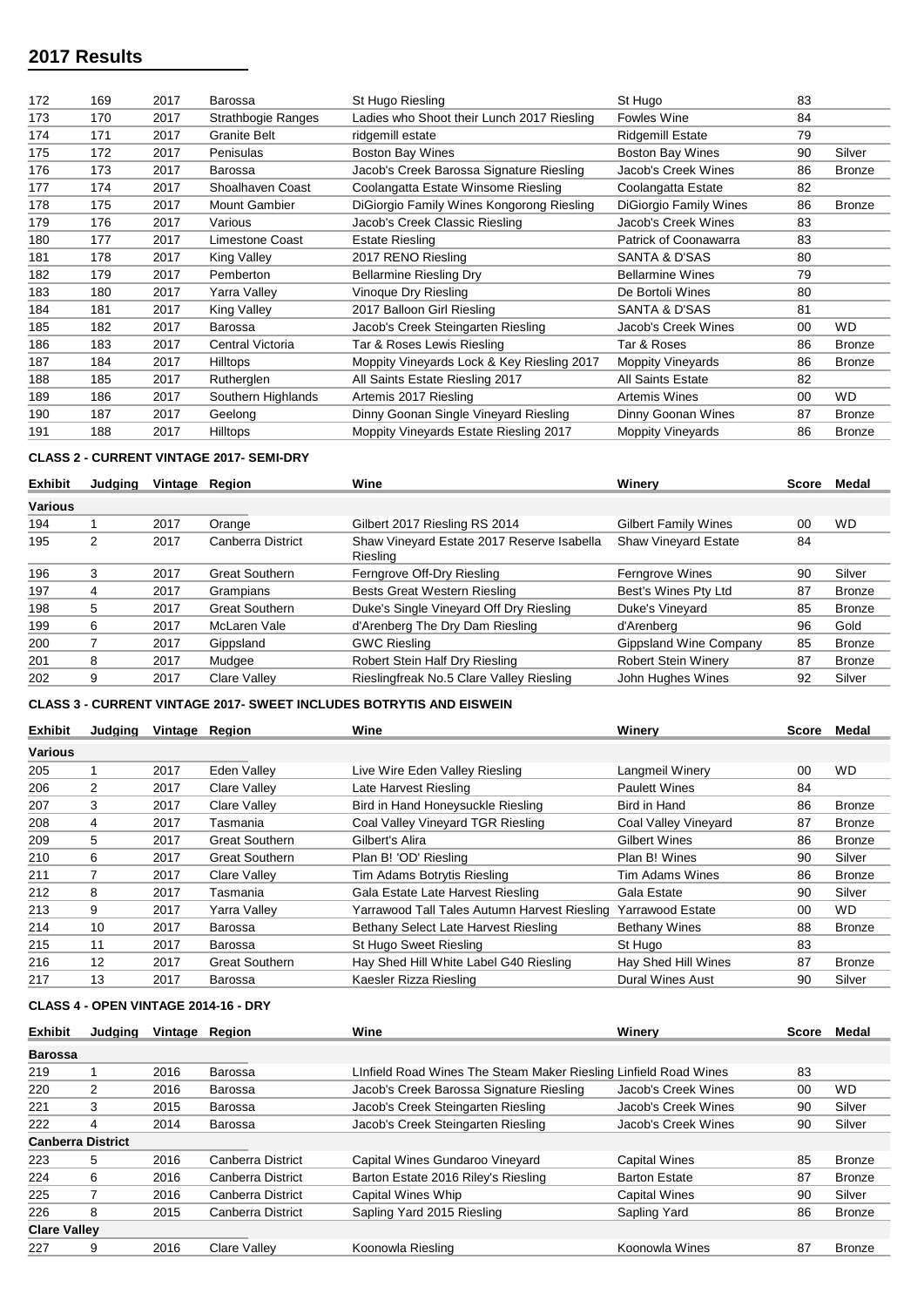| 228                   | 10        | 2016         | Clare Valley                                   | Jeanneret Big Fine Girl Riesling                                             | Jeanneret Wines                                | 87       | <b>Bronze</b> |
|-----------------------|-----------|--------------|------------------------------------------------|------------------------------------------------------------------------------|------------------------------------------------|----------|---------------|
| 229                   | 11        | 2016         | <b>Clare Valley</b>                            | Insider Riesling                                                             | Knappstein Enterprise<br>Winery                | 81       |               |
| 230                   | 12        | 2016         | <b>Clare Valley</b>                            | Mort's Block Riesling                                                        | <b>Kilikanoon Wines</b>                        | 96       | Gold          |
| 231                   | 13        | 2016         | Clare Valley                                   | Jeanneret Sevenhill Riesling                                                 | Jeanneret Wines                                | 88       | <b>Bronze</b> |
| 232                   | 14        | 2016         | Clare Valley                                   | 2016 Watervale Riesling                                                      | O'Leary Walker Wines                           | 88       | <b>Bronze</b> |
| 233                   | 15        | 2016         | Clare Valley                                   | 2016 Windmill creek Estate Riesling                                          | <b>Windmill Creek Estate</b>                   | 86       | <b>Bronze</b> |
| 234                   | 16        | 2016         | Clare Valley                                   | Jaeschkes Hill River Clare Estate                                            | Jaeschkes Hill River Clare                     | 93       | Silver        |
|                       |           |              |                                                |                                                                              | Estate                                         |          |               |
| 235                   | 17        | 2016         | Clare Valley                                   | Mintaro Riesling                                                             | <b>Mintaro Wines</b>                           | 86       | <b>Bronze</b> |
| 236                   | 18        | 2016         | Clare Valley                                   | Jeanneret Watervale Riesling                                                 | Jeanneret Wines                                | 86       | <b>Bronze</b> |
| 237                   | 19        | 2016         | Clare Valley                                   | <b>Clare Valley Riesling</b>                                                 | Knappstein Enterprise<br>Winery                | 87       | <b>Bronze</b> |
| 238                   | 20        | 2016         | Clare Valley                                   | Red Robin Riesling                                                           | <b>Rhythm Stick Wines</b>                      | 86       | <b>Bronze</b> |
| 239                   | 21        | 2016         | Clare Valley                                   | <b>Glass Half Full Riesling</b>                                              | ArtWine                                        | 85       | <b>Bronze</b> |
| 240                   | 22        | 2015         | Clare Valley                                   | 2015 Cardinham Estate Riesling                                               | Cardinham Estate                               | 88       | <b>Bronze</b> |
| 241                   | 23        | 2016         | Clare Valley                                   | <b>Eldredge Riesling</b>                                                     | Eldredge Vineyards                             | 90       | Silver        |
| 242                   | 24        | 2016         | Clare Valley                                   | <b>Superstition Riesling</b>                                                 | <b>Claymore Wines</b>                          | 86       | <b>Bronze</b> |
| 243                   | 25        | 2016         | Clare Valley                                   | The Florita Riesling                                                         | Jim Barry Wines                                | 85       | <b>Bronze</b> |
| 244                   | 26        | 2016         | Clare Valley                                   | Joshua Tree Riesling                                                         | <b>Claymore Wines</b>                          | 88       | <b>Bronze</b> |
| 245                   | 27        | 2016         | Clare Valley                                   | 2016 Cardinham Estate Riesling                                               | Cardinham Estate                               | 95       | Gold          |
| 246                   | 28        | 2015         | Clare Valley                                   | Skillogalee Trevarrick Riesling                                              | Skillogalee Wines                              | 87       | <b>Bronze</b> |
| 247                   | 29        | 2015         | Clare Valley                                   | Jaeschkes Hill River Clare Estate                                            | Jaeschkes Hill River Clare                     | 96       | Gold          |
|                       |           |              |                                                | Mort's Reserve Riesling                                                      | Estate<br><b>Kilikanoon Wines</b>              |          |               |
| 248                   | 30        | 2015         | Clare Valley<br><b>Clare Valley</b>            | Bryksy's Hill Riesling                                                       |                                                | 86       | <b>Bronze</b> |
| 249                   | 31        | 2015         |                                                |                                                                              | Knappstein Enterprise<br>Winery                | 84       |               |
| 250                   | 32        | 2015         | Clare Valley                                   | Mintaro Riesling                                                             | <b>Mintaro Wines</b>                           | 88       | <b>Bronze</b> |
| 251                   | 33        | 2014         | Clare Valley                                   | Place in Time 2014 Sevenhill Riesling                                        | <b>Naked Run Wines</b>                         | 91       | Silver        |
| 252                   | 34        | 2014         | <b>Clare Valley</b>                            | Paul Morris 2014 Riesling Clare Valley                                       | <b>Paul Morris Wines</b>                       | 86       | <b>Bronze</b> |
| <b>Eden Valley</b>    |           |              |                                                |                                                                              |                                                |          |               |
| 253                   | 35        | 2016         | Eden Valley                                    | St Helga Eden Valley Riesling                                                | Orlando Wines                                  | 95       | Gold          |
| 254                   | 36        | 2016         | Eden Valley                                    | McGuigan Shortlist Riesling 2016                                             | Australian Vintage Ltd                         | 85       | <b>Bronze</b> |
| 255                   | 37        | 2016         | Eden Valley                                    | 2016 Gatt High Eden Riesling                                                 | <b>Gatt Wines</b>                              | 83       |               |
| 256                   | 38        | 2016         | Eden Valley                                    | <b>Heggies Vineyard Estate Riesling</b>                                      | <b>Heggies Vineyard</b>                        | 96       | Gold          |
| 257                   | 39        | 2016         | Eden Valley                                    | Penfolds Bin 51 Eden Valley Riesling                                         | Penfolds Wines Pty Ltd                         | 86       | <b>Bronze</b> |
| 258                   | 40        | 2016         | Eden Valley                                    | Hill and Valley Riesling                                                     | Peter Lehmann Wines                            | 84       |               |
| 259                   | 41        | 2016         | Eden Valley                                    | Single VineyardEden Valley Riesling                                          | Forbes Wine Company Pty<br>Ltd                 | 87       | <b>Bronze</b> |
| 260                   | 42        | 2016         | Eden Valley                                    | Wolf Blass Gold Label Riesling                                               | Wolf Blass Wines Pty Ltd                       | 95       | Gold          |
| 261                   | 43        | 2015         | Eden Valley                                    | Wigan Riesling                                                               | Peter Lehmann Wines                            | 91       | Silver        |
| 262                   | 44        | 2015         | Eden Valley                                    | 2015 Gatt High Eden Riesling                                                 | <b>Gatt Wines</b>                              | 90       | Silver        |
| 263                   | 45        | 2015         | Eden Valley                                    | The Impressionist Riesling                                                   | The Collective Wine<br>Company                 | 87       | <b>Bronze</b> |
| 264                   | 46        | 2015         | Eden Valley                                    | McGuigan Shortlist Riesling 2015                                             | Australian Vintage Ltd                         | 96       | Gold          |
| 265                   | 47        | 2015         | Eden Valley                                    | Zeitpunkt Riesling                                                           | Chaffey Bros. Wine Co.                         | 86       | <b>Bronze</b> |
| 266                   | 48        | 2014         | Eden Valley                                    | Grant Burge Wines 'The Vigneron' Reserve                                     | <b>Grant Burge Wines</b>                       | 87       | <b>Bronze</b> |
|                       | 49        | 2015         | Eden Valley                                    | Eden Valley Riesling                                                         | The Collective Wine                            | 95       | Gold          |
| 267                   |           |              |                                                | Artiste Riesling 2015                                                        | Company                                        |          |               |
| 268                   | 50        | 2015         | Eden Valley                                    | Wolf Blass White Label Riesling                                              | Wolf Blass Wines Pty Ltd                       | 95       | Gold          |
| 269                   | 51        | 2015         | Eden Valley                                    | Gilbert + Gilbert 2015 Single Vineyard Riesling                              | <b>Gilbert Family Wines</b>                    | 96       | Gold          |
| 270                   | 52        | 2015         | Eden Valley                                    | Grant Burge Wines 'The Vigneron' Reserve                                     | <b>Grant Burge Wines</b>                       | 95       | Gold          |
| 271                   | 53        | 2014         | Eden Valley                                    | <b>Eden Valley Riesling</b><br>Wigan Riesling                                | Peter Lehmann Wines                            | 87       | <b>Bronze</b> |
| 272                   | 54        | 2014         | Eden Valley                                    | McGuigan Shortlist Riesling 2014                                             | Australian Vintage Ltd                         | 86       | <b>Bronze</b> |
| <b>Great Southern</b> |           |              |                                                |                                                                              |                                                |          |               |
| 273                   |           |              | <b>Great Southern</b>                          |                                                                              |                                                |          | <b>Bronze</b> |
| 274                   | 55<br>56  | 2016<br>2016 | <b>Great Southern</b>                          | Trevellen Farm Estate Riesling<br>Willoughby Park Kalgan River Riesling 2016 | <b>Trevelen Farm</b><br><b>Willoughby Park</b> | 86<br>96 | Gold          |
| 275                   | 57        | 2016         | <b>Great Southern</b>                          | 2016 Alkoomi Black Label Riesling                                            | Alkoomi Wines                                  | 84       |               |
| 276                   | 58        | 2016         | <b>Great Southern</b>                          | Robert Oatley Signature Series Great Southern Robert Oatley Vineyards        |                                                | 83       |               |
| 277                   | 59        | 2015         | <b>Great Southern</b>                          | 1960 Howard Park Ancient Soils Mount Barker Kemenys                          |                                                | 83       |               |
|                       |           |              |                                                | Riesling 2015                                                                |                                                |          |               |
| 278                   | 60        | 2014         | <b>Great Southern</b>                          | <b>Towerhill Riesling Royalle</b>                                            | <b>Towerhill Estate</b>                        | 84       |               |
| 279<br>123            | 61<br>962 | 2016<br>2016 | <b>Great Southern</b><br><b>Great Southern</b> | Willoughby Park Ironrock Riesling 2016<br>2016 Alkoomi Melaleuca             | <b>Willoughby Park</b><br>Alkoomi Wines        | 83<br>87 |               |
| 312                   | 963       | 2016         | <b>Great Southern</b>                          | Galafrey Wines Dry Grown Reserve Riesling                                    | <b>Galafrey Wines</b>                          | 84       | <b>Bronze</b> |
| Orange                |           |              |                                                |                                                                              |                                                |          |               |
|                       |           |              |                                                |                                                                              |                                                |          |               |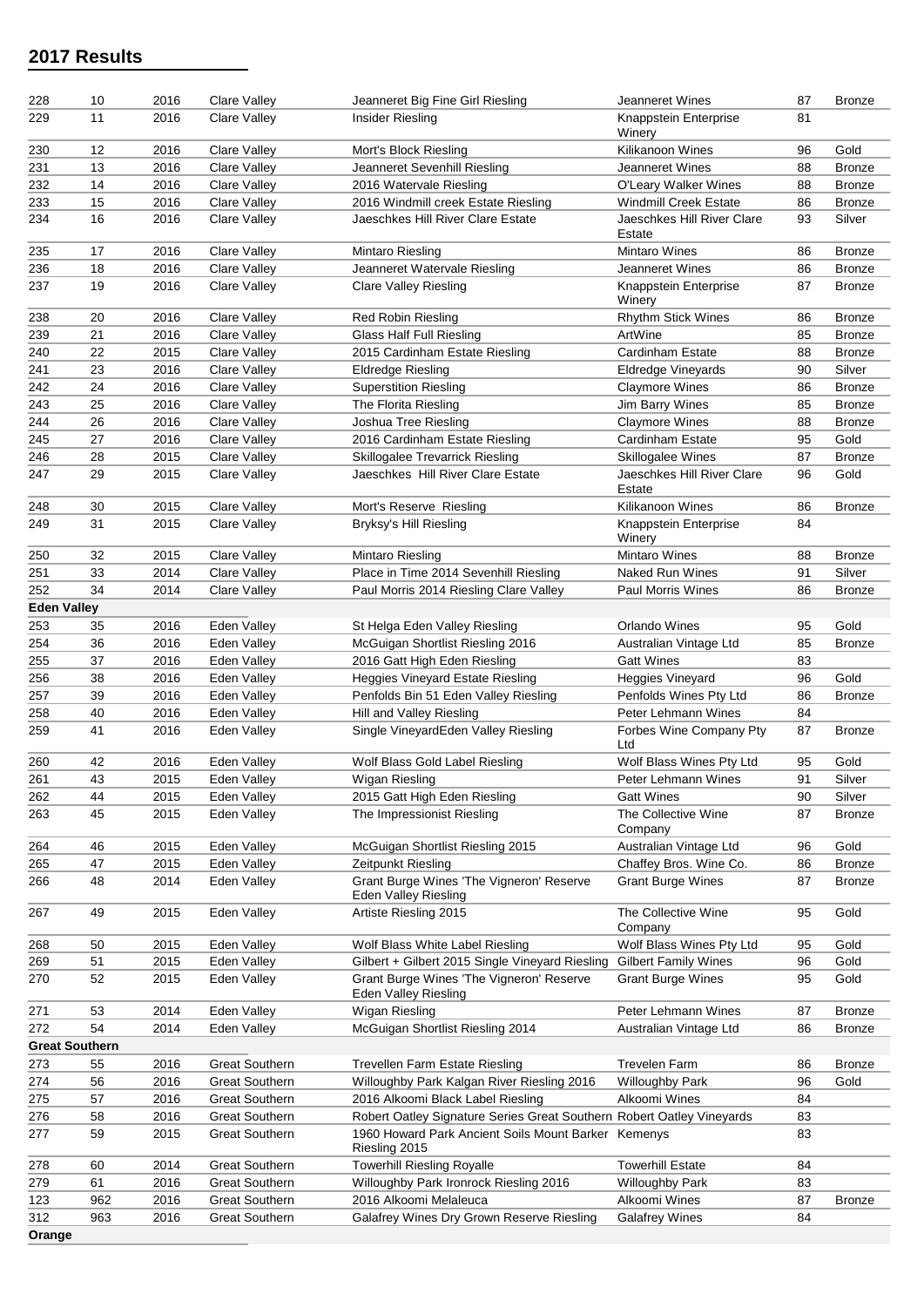| 286            | 68                        | 2016 | Orange                 | Gilbert by Simon Gilbert 2016 Riesling   | <b>Gilbert Family Wines</b>   | 85 | <b>Bronze</b> |
|----------------|---------------------------|------|------------------------|------------------------------------------|-------------------------------|----|---------------|
| 287            | 69                        | 2016 | Orange                 | Cooks lot Allotment 333 Riesling         | Cook Family Estate            | 92 | Silver        |
| 288            | 70                        | 2016 | Orange                 | Carillion Estate Grown Orange Riesling   | Davis Premium Vineyards       | 88 | <b>Bronze</b> |
| 289            | 71                        | 2016 | Orange                 | Tamburlaine Orange Riesling              | <b>Tamburlaine Wines</b>      | 81 |               |
|                | <b>Southern Highlands</b> |      |                        |                                          |                               |    |               |
| 290            | 72                        | 2016 | Southern Highlands     | Artemis 2016 Riesling                    | <b>Artemis Wines</b>          | 85 | <b>Bronze</b> |
| 291            | 73                        | 2016 | Southern Highlands     | <b>Tertini Riesling</b>                  | <b>Tertini Wines</b>          | 86 | <b>Bronze</b> |
| 292            | 74                        | 2016 | Southern Highlands     | Cherry Tree Hill 2016 Riesling           | Cherry Tree Hill Wines        | 87 | <b>Bronze</b> |
| 293            | 75                        | 2016 | Southern Highlands     | <b>Tertini PCC Riesling</b>              | <b>Tertini Wines</b>          | 86 | <b>Bronze</b> |
| 294            | 76                        | 2014 | Southern Highlands     | <b>Tertini Riesling</b>                  | <b>Tertini Wines</b>          | 86 | <b>Bronze</b> |
| Tasmania       |                           |      |                        |                                          |                               |    |               |
| 295            | 77                        | 2016 | Tasmania               | Moores Hill Riesling                     | <b>Moores Hill Estate</b>     | 84 |               |
| 296            | 78                        | 2016 | Tasmania               | Leo Buring Leopold Riesling              | Leo Buring Pty Ltd            | 89 | <b>Bronze</b> |
| 297            | 79                        | 2016 | Tasmania               | <b>Tamar Ridge Riesling</b>              | <b>Brown Brothers</b>         | 95 | Gold          |
| 298            | 80                        | 2016 | Tasmania               | Chartley Estate Riesling 2016            | <b>Chartley Estate</b>        | 87 | <b>Bronze</b> |
| 299            | 81                        | 2016 | Tasmania               | Parish Vineyard Riesling                 | Parish Vineyard               | 83 |               |
| 300            | 82                        | 2016 | Tasmania               | <b>Frogmore Creek Riesling</b>           | <b>Frogmore Creek Wines</b>   | 85 | <b>Bronze</b> |
| 301            | 83                        | 2016 | Tasmania               | Bream Creek 'Old Vine' Reserve Riesling  | Bream Creek Vineyard          | 82 |               |
| 302            | 84                        | 2016 | Tasmania               | Devil's Corner Riesling                  | <b>Brown Brothers</b>         | 88 | <b>Bronze</b> |
| 303            | 85                        | 2016 | Tasmania               | Derwent Estate Riesling                  | <b>Derwent Estate Wines</b>   | 00 | <b>WD</b>     |
| 304            | 86                        | 2016 | Tasmania               | Roaring 40s 2016 Riesling                | Riversdale Estate             | 87 | <b>Bronze</b> |
| 305            | 87                        | 2015 | Tasmania               | Sharmans 2015 Riesling                   | <b>Sharmans Wines</b>         | 90 | Silver        |
| 306            | 88                        | 2016 | Tasmania               | <b>Mewstone Riesling</b>                 | <b>Mewstone Wines</b>         | 87 | <b>Bronze</b> |
| 307            | 89                        | 2016 | Tasmania               | Laurel Bank Riesling                     | <b>Laurel Bank Wines</b>      | 96 | Gold          |
| 308            | 90                        | 2015 | Tasmania               | Leo Buring Leopold Riesling              | Leo Buring Pty Ltd            | 84 |               |
| 309            | 91                        | 2014 | Tasmania               | Sharmans 2014 Riesling                   | <b>Sharmans Wines</b>         | 95 | Gold          |
| <b>Various</b> |                           |      |                        |                                          |                               |    |               |
| 310            | 92                        | 2016 | Mudgee                 | Robert Stein Dry Riesling                | <b>Robert Stein Winery</b>    | 93 | Silver        |
| 311            | 93                        | 2016 | Limestone Coast        | <b>Estate Riesling</b>                   | Patrick of Coonawarra         | 83 |               |
| 313            | 95                        | 2016 | Various                | Jacob's Creek Classic Riesling           | Jacob's Creek Wines           | 87 | <b>Bronze</b> |
| 315            | 97                        | 2016 | Geelong                | Jack Rabbit Vineyard Riesling            | Jack Rabbit Vineyard          | 90 | Silver        |
| 316            | 98                        | 2016 | Rutherglen             | All Saints Estate Riesling 2016          | <b>All Saints Estate</b>      | 84 |               |
| 317            | 99                        | 2016 | Yarra Valley           | La Boheme Act 1 Riesling                 | De Bortoli Wines              | 93 | Silver        |
| 318            | 100                       | 2016 | Hilltops               | Tertini Hilltops Riesling                | <b>Tertini Wines</b>          | 84 |               |
| 319            | 101                       | 2016 | Mudgee                 | <b>Nullo Mountain Riesling</b>           | Lowe Wines Pty Ltd            | 85 | <b>Bronze</b> |
| 320            | 102                       | 2015 | Grampians              | Langi Riesling                           | Mount Langi Ghiran            | 85 | <b>Bronze</b> |
| 321            | 103                       | 2015 | Geelong                | Jack Rabbit Vineyard Riesling            | Jack Rabbit Vineyard          | 89 | <b>Bronze</b> |
| 322            | 104                       | 2015 | <b>Mount Gambier</b>   | A Song For Alice Riesling                | Koonara Wines                 | 83 |               |
| 323            | 105                       | 2015 | Grampians              | Cliff Edge Riesling                      | Mount Langi Ghiran            | 84 |               |
| 324            | 106                       | 2015 | <b>Mount Gambier</b>   | DiGiorgio Family Wine Kongorong Riesling | <b>DiGiorgio Family Wines</b> | 90 | Silver        |
| 325            | 107                       | 2015 | Yarra Valley           |                                          | De Bortoli Wines              | 86 |               |
|                |                           |      |                        | Yarra Valley Section A7 Riesling         |                               | 94 | Bronze        |
| 515            | 908                       | 2016 | <b>Limestone Coast</b> | Hoggies 2016 Limestone Coast Riesling    | <b>Hoggies Estate Wines</b>   |    | Silver        |

### **CLASS 5 - OPEN VINTAGE 2014-16 - SEMI-DRY**

| <b>Exhibit</b> | Judaina           | Vintage Region |                   | Wine                               | Winerv                         | Score | Medal         |
|----------------|-------------------|----------------|-------------------|------------------------------------|--------------------------------|-------|---------------|
| <b>Various</b> |                   |                |                   |                                    |                                |       |               |
| 334            | 6                 | 2016           | Canberra District | 2016 Wallaroo Riesling             | <b>Wallaroo Wines</b>          | 86    | Bronze        |
| 335            |                   | 2016           | Coonawarra        | Brand's Laira Old Station Riesling | Brand's Laira of<br>Coonawarra | 87    | <b>Bronze</b> |
| 336            | 8                 | 2015           | Eden Valley       | 2015 Artiste South Face Riesling   | The Collective Wine<br>Company | 88    | <b>Bronze</b> |
| 337            | 9                 | 2016           | Tasmania          | Bream Creek Riesling               | <b>Bream Creek Vineyard</b>    | 96    | Gold          |
| 338            | 10                | 2016           | Orange            | Cargo Road Wines Riesling          | Cargo Road Wines               | 91    | Silver        |
| 339            | 11                | 2016           | Orange            | Brangayne of Orange Riesling 2016  | Brangayne of Orange            | 82    |               |
| 340            | $12 \overline{ }$ | 2014           | Eden Valley       | The Roots 26 Riesling 2014         | The Collective Wine<br>Company | 91    | Silver        |

### **CLASS 6 - OPEN VINTAGE 2014-16 - SWEET INCLUDES BOTRYTIS AND EISWEIN**

| Judging |                                              | Wine                                | Winerv                      | <b>Score</b> | Medal         |
|---------|----------------------------------------------|-------------------------------------|-----------------------------|--------------|---------------|
|         |                                              |                                     |                             |              |               |
| 12      | Eden Valley                                  | Pewsey Vale Vineyard Prima Riesling | Pewsey Vale Vineyard        | 84           |               |
| 13      | Tasmania                                     | Frogmore Creek FGR Riesling         | <b>Frogmore Creek Wines</b> | 86           | <b>Bronze</b> |
| 14      | <b>Clare Valley</b>                          | Bird in Hand Honeysuckle Riesling   | Bird in Hand                | 88           | <b>Bronze</b> |
| 15      | Pemberton                                    | <b>Bellarmine Riesling Half-Dry</b> | <b>Bellarmine Wines</b>     | 88           | Bronze        |
| 16      | <b>Clare Valley</b>                          | Blossom 26 GRS Riesling             | <b>Shut the Gate Wines</b>  | 87           | <b>Bronze</b> |
| 17      | Clare Valley                                 | Bird in Hand Honeysuckle Riesling   | Bird in Hand                | 88           | Bronze        |
|         | 2016<br>2016<br>2016<br>2016<br>2016<br>2015 | Vintage Region                      |                             |              |               |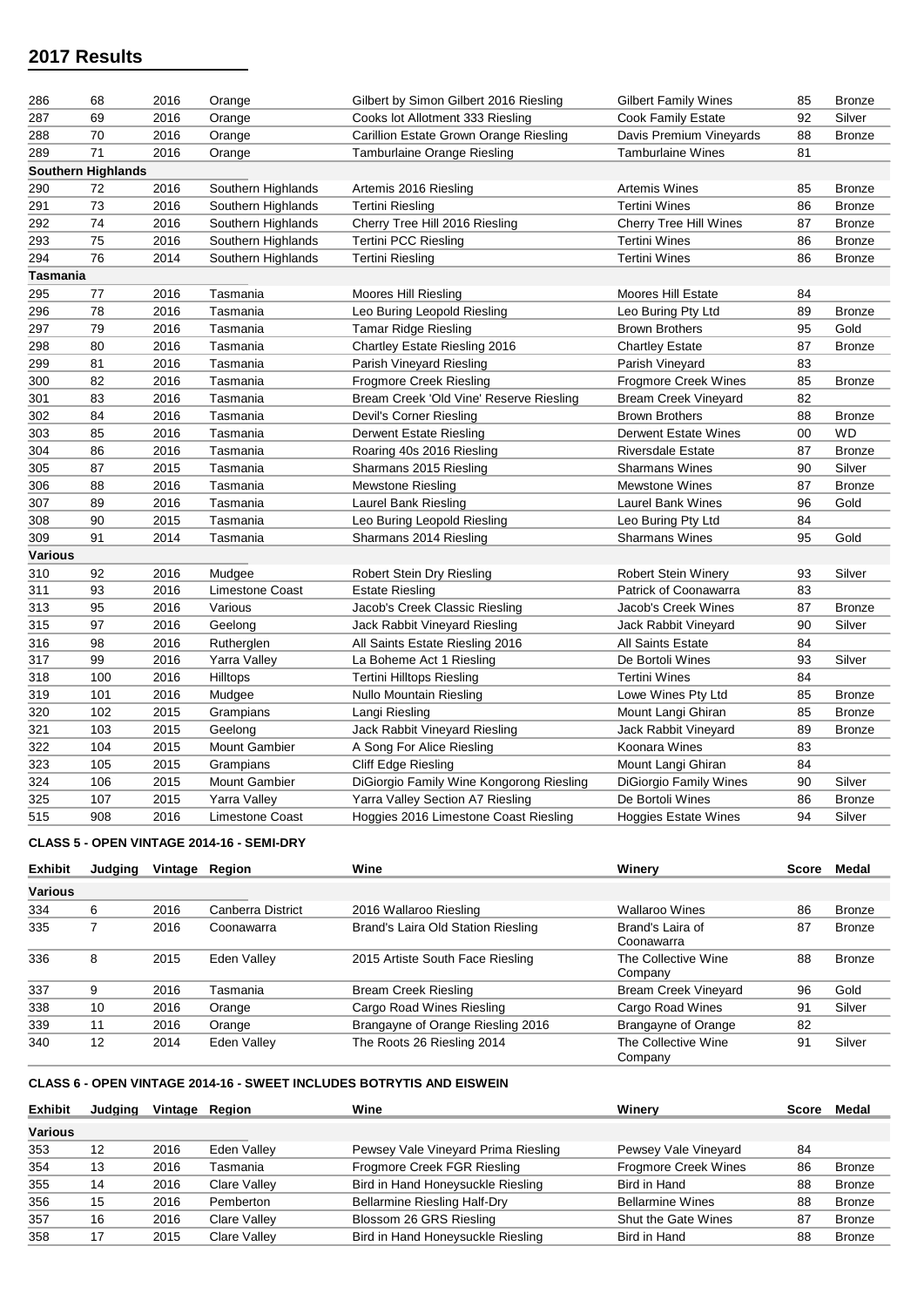| 359 | 18 | 2016 | McLaren Vale   | The Noble Wrinkled Riesling            | d'Arenberg                  |    | Gold          |
|-----|----|------|----------------|----------------------------------------|-----------------------------|----|---------------|
| 360 | 19 | 2016 | Adelaide Hills | Longview Epitome Late Harvest Riesling | Longview Vineyard           | 88 | Bronze        |
| 361 | 20 | 2016 | Tasmania       | Derwent Estate Late-Harvest Riesling   | Derwent Estate Wines        |    | <b>WD</b>     |
| 362 |    | 2015 | Pemberton      | <b>Bellarmine Riesling Select</b>      | <b>Bellarmine Wines</b>     |    | <b>Bronze</b> |
| 363 | 22 | 2016 | Tasmania       | Frogmore Creek Iced Riesling           | <b>Frogmore Creek Wines</b> |    | Bronze        |

**CLASS 7 - MUSEUM CLASS VINTAGE 2013 AND PRIOR - DRY**

| <b>Exhibit</b>      |                | Judging Vintage Region |                           | Wine                                                             | Winery                               |    | Score Medal   |
|---------------------|----------------|------------------------|---------------------------|------------------------------------------------------------------|--------------------------------------|----|---------------|
| <b>Clare Valley</b> |                |                        |                           |                                                                  |                                      |    |               |
| 364                 | 1              | 2013                   | Clare Valley              | Rieslingfreak No.6 Clare Valley Aged Release<br>Riesling         | John Hughes Wines                    | 93 | Silver        |
| 365                 | $\overline{c}$ | 2013                   | <b>Clare Valley</b>       | Leo Buring Leonay Mature Release Clare<br><b>Valley Riesling</b> | Leo Buring Pty Ltd                   | 95 | Gold          |
| 366                 | 3              | 2013                   | Clare Valley              | Jaeschkes Hill River Clare Estate                                | Jaeschkes Hill River Clare<br>Estate | 96 | Gold          |
| 367                 | 4              | 2013                   | Clare Valley              | 2013 Doctor's Cut Riesling                                       | O'Leary Walker Wines                 | 87 | <b>Bronze</b> |
| 368                 | 5              | 2012                   | Clare Valley              | <b>Eldredge Riesling</b>                                         | Eldredge Vineyards                   | 90 | Silver        |
| 369                 | 6              | 2012                   | Clare Valley              | For Love Watervale Riesling                                      | Shut the Gate Wines                  | 95 | Gold          |
| 370                 | $\overline{7}$ | 2012                   | Clare Valley              | 2012 Watervale Riesling                                          | O'Leary Walker Wines                 | 91 | Silver        |
| 371                 | 8              | 2012                   | Clare Valley              | For Freedom Polish Hill River Riesling                           | Shut the Gate Wines                  | 86 | <b>Bronze</b> |
| 372                 | 9              | 2011                   | Clare Valley              | Artwine Riesling                                                 | ArtWine                              | 92 | Silver        |
| 373                 | 10             | 2011                   | <b>Clare Valley</b>       | Mort's Reserve Riesling                                          | Kilikanoon Wines                     | 91 | Silver        |
| 374                 | 11             | 2011                   | Clare Valley              | St Francis Xavier Museum Riesling                                | <b>Sevenhill Cellars</b>             | 85 | <b>Bronze</b> |
| 375                 | 12             | 2011                   | <b>Clare Valley</b>       | <b>Aged Release Riesling</b>                                     | <b>Paulett Wines</b>                 | 96 | Gold          |
| 376                 | 13             | 2010                   | Clare Valley              | <b>Ackland Vineyard Riesling</b>                                 | Knappstein Enterprise<br>Winery      | 90 | Silver        |
| 377                 | 14             | 2010                   | Clare Valley              | Jeanneret Doozie Riesling                                        | <b>Jeanneret Wines</b>               | 83 |               |
| 378                 | 15             | 2010                   | Clare Valley              | Red Robin Reserve Riesling                                       | <b>Rhythm Stick Wines</b>            | 83 |               |
| 379                 | 16             | 2010                   | Clare Valley              | <b>Bird in Hand Riesling</b>                                     | Bird in Hand                         | 96 | Gold          |
| 380                 | 17             | 2008                   | Clare Valley              | Polish Hill River Museum                                         | The Wilson Vineyard                  | 93 | Silver        |
| 381                 | 18             | 2006                   | Clare Valley              | Koonowla Riesling                                                | Koonowla Wines                       | 96 | Gold          |
| <b>Eden Valley</b>  |                |                        |                           |                                                                  |                                      |    |               |
| 382                 | 19             | 2013                   | Eden Valley               | Leo Buring Leonay Mature Release Riesling                        | Leo Buring Pty Ltd                   | 89 | <b>Bronze</b> |
| 383                 | 20             | 2013                   | Eden Valley               | Penfolds Aged Release Eden Valley Riesling                       | Penfolds Wines Pty Ltd               | 95 | Gold          |
| 384                 | 21             | 2013                   | Eden Valley               | McGuigan Shortlist Riesling 2013                                 | Australian Vintage Ltd               | 89 | <b>Bronze</b> |
| 385                 | 22             | 2013                   | Eden Valley               | Bethany Eden Valley Reserve Riesling                             | <b>Bethany Wines</b>                 | 87 | <b>Bronze</b> |
| 386                 | 23             | 2010                   | Eden Valley               | McGuigan Shortlist Riesling 2010                                 | Australian Vintage Ltd               | 95 | Gold          |
| 387                 | 24             | 2012                   | Eden Valley               | Wigan Riesling                                                   | Peter Lehmann Wines                  | 86 | <b>Bronze</b> |
| 388                 | 25             | 2012                   | Eden Valley               | Eden Valley Riesling                                             | <b>St Hallett Wines</b>              | 93 | Silver        |
| 389                 | 26             | 2012                   | Eden Valley               | Pewsey Vale Vineyard The Contours Riesling                       | Pewsey Vale Vineyard                 | 95 | Gold          |
| 390                 | 27             | 2012                   | Eden Valley               | McGuigan Shortlist Riesling 2012                                 | Australian Vintage Ltd               | 86 | <b>Bronze</b> |
| 391                 | 28             | 2009                   | Eden Valley               | Cellar Matured Eden Valley Riesling                              | Forbes Wine Company Pty<br>Ltd       | 96 | Gold          |
| 392                 | 29             | 2011                   | Eden Valley               | Rileys of Eden Valley Family Riesling                            | Rileys of Eden Valley                | 89 | <b>Bronze</b> |
| 393                 | 30             | 2011                   | Eden Valley               | McGuigan Shortlist Riesling 2011                                 | Australian Vintage Ltd               | 87 | <b>Bronze</b> |
| 394                 | 31             | 2010                   | Eden Valley               | Cellar Matured Eden Valley Riesling                              | Forbes Wine Company Pty<br>Ltd       | 92 | Silver        |
| 395                 | 32             | 2009                   | Eden Valley               | Wolf Blass White Label Riesling                                  | Wolf Blass Wines Pty Ltd             | 97 | Gold          |
| 396                 | 33             | 2009                   | Eden Valley               | McGuigan Shortlist Riesling 2009                                 | Australian Vintage Ltd               | 87 | <b>Bronze</b> |
| 397                 | 34             | 2008                   | Eden Valley               | McGuigan Shortlist Riesling 2008                                 | Australian Vintage Ltd               | 95 | Gold          |
| 398                 | 35             | 2007                   | Eden Valley               | McGuigan Shortlist Riesling 2007                                 | Australian Vintage Ltd               | 91 | Silver        |
| 399                 | 36             | 2005                   | Eden Valley               | McGuigan Shortlist Riesling 2005                                 | Australian Vintage Ltd               | 85 | <b>Bronze</b> |
| Various             |                |                        |                           |                                                                  |                                      |    |               |
| 400                 | 37             | 2013                   | Mount Gambier             | DiGiorgio Family Wines Kongorong Riesling                        | DiGiorgio Family Wines               | 91 | Silver        |
| 401                 | 38             | 2013                   | <b>Mount Gambier</b>      | Sofiel's Gift Riesling                                           | Koonara Wines                        | 90 | Silver        |
| 402                 | 39             | 2012                   | Tasmania                  | <b>Gala Estate Riesling</b>                                      | Gala Estate                          | 95 | Gold          |
| 403                 | 40             | 2012                   | <b>Strathbogie Ranges</b> | Stone Dwellers 2012 Riesling                                     | <b>Fowles Wine</b>                   | 85 | <b>Bronze</b> |
| 404                 | 41             | 2012                   | Coonawarra                | Aged Riesling                                                    | Patrick of Coonawarra                | 91 | Silver        |
| 405                 | 42             | 2012                   | <b>Great Southern</b>     | <b>Towerhill Dry Riesling</b>                                    | <b>Towerhill Estate</b>              | 95 | Gold          |
| 406                 | 43             | 2012                   | Barossa                   | Jacob's Creek Steingarten Riesling                               | Jacob's Creek Wines                  | 96 | Gold          |
| 407                 | 44             | 2012                   | Orange                    | Gilbert by Simon Gilbert 2012 Riesling                           | <b>Gilbert Family Wines</b>          | 91 | Silver        |
| 408                 | 45             | 2011                   | Coonawarra                | Aged Riesling                                                    | Patrick of Coonawarra                | 86 | <b>Bronze</b> |
| 409                 | 46             | 2011                   | <b>Great Southern</b>     | Kerrigan + Berry Riesling                                        | Kerrigan + Berry                     | 92 | Silver        |
| 410                 | 47             | 2011                   | Barossa                   | Jacob's Creek Steingarten Riesling                               | Jacob's Creek Wines                  | 88 | <b>Bronze</b> |
| 411                 | 48             | 2009                   | Mudgee                    | Robert Stein Premium Riesling                                    | <b>Robert Stein Winery</b>           | 96 | Gold          |
| 412                 | 49             | 2008                   | Strathbogie Ranges        | Upton Run 2008 Riesling                                          | Fowles Wine                          | 88 | <b>Bronze</b> |
| 413                 | 50             | 2007                   | <b>Great Southern</b>     | Poacher's Ridge Riesling                                         | Poacher's Ridge                      | 95 | Gold          |
|                     |                |                        |                           |                                                                  |                                      |    |               |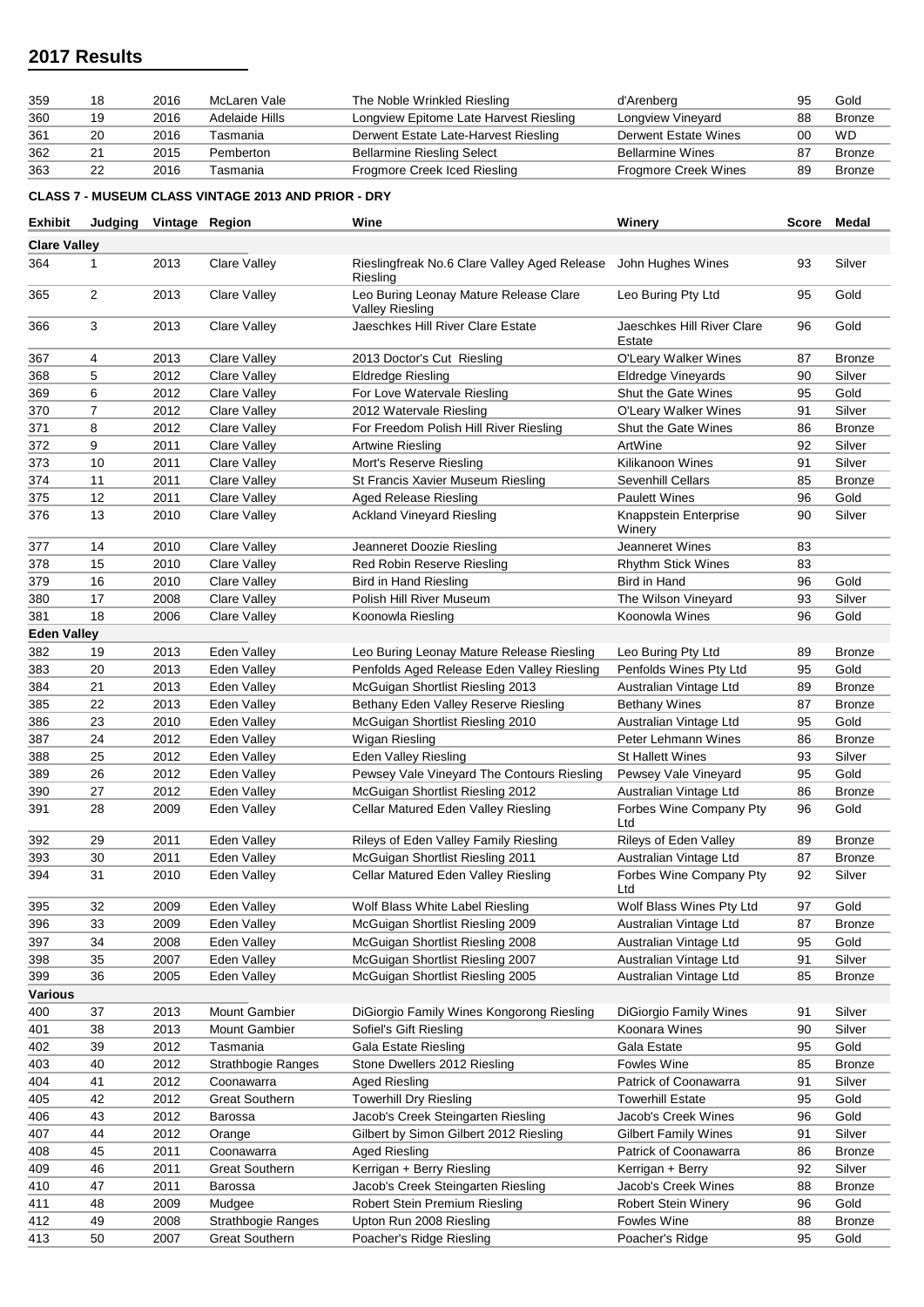| 514                                                                                 | 951                                  | 2008           | <b>Great Southern</b>                                           | Arcadia Wines Riesling                                 | Arcadia Wines                   | 83           |               |  |  |  |  |
|-------------------------------------------------------------------------------------|--------------------------------------|----------------|-----------------------------------------------------------------|--------------------------------------------------------|---------------------------------|--------------|---------------|--|--|--|--|
| 416                                                                                 | 952                                  | 2013           | Orange                                                          | <b>Highland Heritage Estate Riesling</b>               | <b>Highland Heritage Estate</b> | 86           | <b>Bronze</b> |  |  |  |  |
|                                                                                     |                                      |                | <b>CLASS 8 - MUSEUM CLASS VINTAGE 2013 AND PRIOR - SEMI-DRY</b> |                                                        |                                 |              |               |  |  |  |  |
| <b>Exhibit</b>                                                                      | Judging                              | Vintage Region |                                                                 | Wine                                                   | Winerv                          | <b>Score</b> | Medal         |  |  |  |  |
| <b>Various</b>                                                                      |                                      |                |                                                                 |                                                        |                                 |              |               |  |  |  |  |
| 415                                                                                 |                                      | 2010           | McLaren Vale                                                    | The Dry Dam Riesling                                   | d'Arenberg                      | 95           | Gold          |  |  |  |  |
| CLASS 9 - MUSEUM CLASS VINTAGE 2013 AND PRIOR - SWEET INCLUDES BOTRYTIS AND EISWEIN |                                      |                |                                                                 |                                                        |                                 |              |               |  |  |  |  |
| <b>Exhibit</b>                                                                      | Judaina                              | Vintage Region |                                                                 | Wine                                                   | Winerv                          | <b>Score</b> | Medal         |  |  |  |  |
| <b>Various</b>                                                                      |                                      |                |                                                                 |                                                        |                                 |              |               |  |  |  |  |
| 417                                                                                 | 2                                    | 2013           | <b>King Valley</b>                                              | Brown Brothers Patricia Noble Riesling                 | <b>Brown Brothers</b>           | 96           | Gold          |  |  |  |  |
| 418                                                                                 | 3                                    | 2013           | Orange                                                          | Gilbert by Simon Gilbert 2013 Late Harvest<br>Riesling | <b>Gilbert Family Wines</b>     | 90           | Silver        |  |  |  |  |
| 419                                                                                 | 4                                    | 2011           | Orange                                                          | Highland Heritage Estate Nikki D                       | <b>Highland Heritage Estate</b> | 90           | Silver        |  |  |  |  |
|                                                                                     | <b>CLASS 19 - SPECIALTY RIESLING</b> |                |                                                                 |                                                        |                                 |              |               |  |  |  |  |
| <b>Exhibit</b>                                                                      | Judging                              | Vintage Region |                                                                 | Wine                                                   | Winerv                          | Score        | Medal         |  |  |  |  |
| <b>Various</b>                                                                      |                                      |                |                                                                 |                                                        |                                 |              |               |  |  |  |  |
| 507                                                                                 |                                      | 2013           | Eden Valley                                                     | 'Indi' 2013 Riesling methode traditionnelle            | <b>Edenmae Estate Wines</b>     | 87           | <b>Bronze</b> |  |  |  |  |
| 508                                                                                 | 2                                    | 2016           | <b>Canberra District</b>                                        | 2016 Wallaroo Sparkling Riesling                       | <b>Wallaroo Wines</b>           | 83           |               |  |  |  |  |
| 509                                                                                 | 3                                    | 2017           | Penisulas                                                       | Miss Ruby                                              | Boston Bay Wines                | 88           | <b>Bronze</b> |  |  |  |  |
| 510                                                                                 |                                      |                |                                                                 | Artemis Sparkling Riesling                             | <b>Artemis Wines</b>            | 83           |               |  |  |  |  |
|                                                                                     | 4                                    | 2015           | Southern Highlands                                              |                                                        |                                 |              |               |  |  |  |  |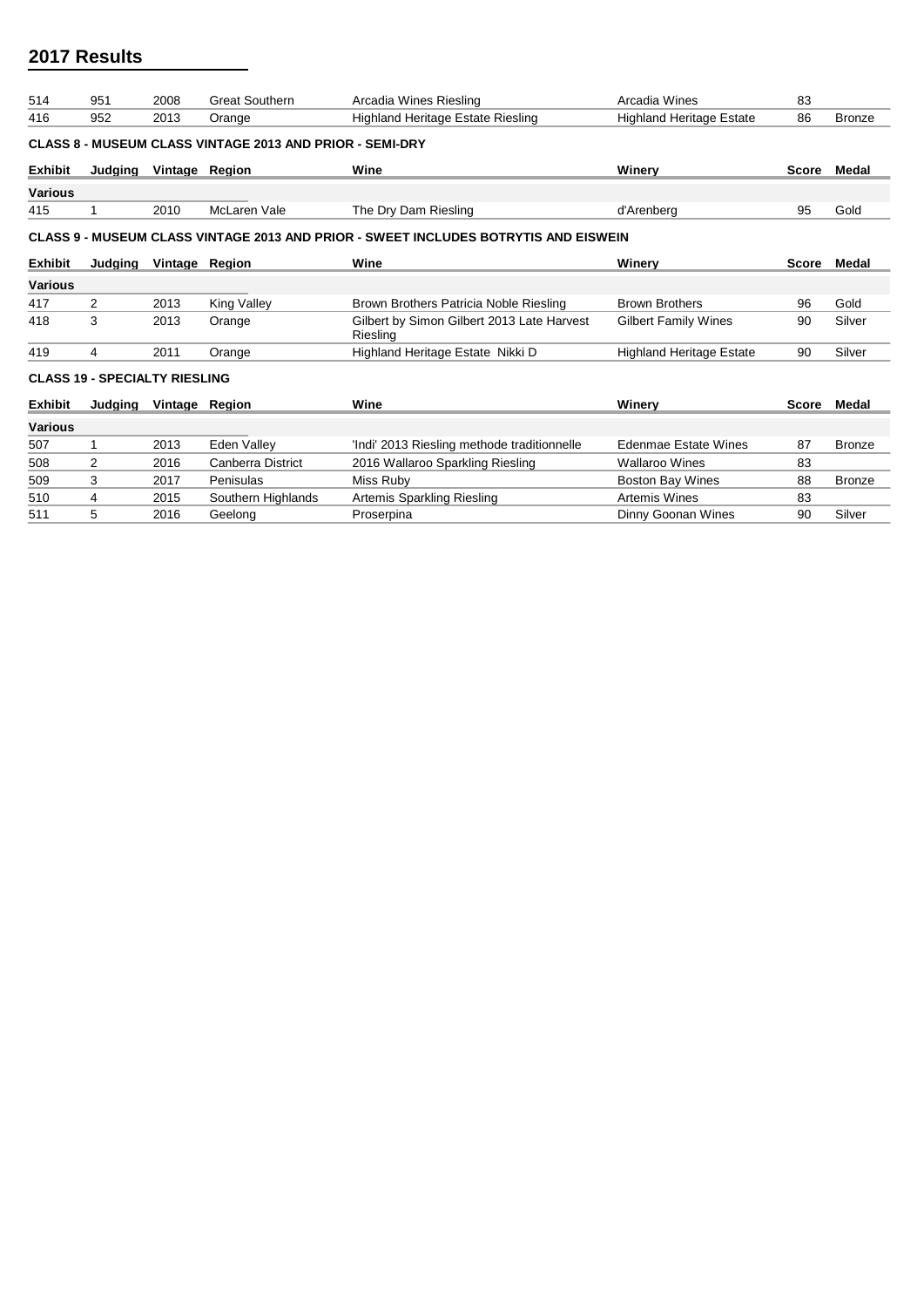## **CZECH REPUBLIC**

| <b>CLASS 10 - CURRENT VINTAGE 2016 - DRY</b> |                                            |                |        |                                     |                     |       |        |  |  |  |  |  |
|----------------------------------------------|--------------------------------------------|----------------|--------|-------------------------------------|---------------------|-------|--------|--|--|--|--|--|
| <b>Exhibit</b>                               | Judging                                    | Vintage Region |        | Wine                                | Winerv              | Score | Medal  |  |  |  |  |  |
| <b>Various</b>                               |                                            |                |        |                                     |                     |       |        |  |  |  |  |  |
| 443                                          | 24                                         | 2016           | Morava | Znovin Riesling VOC Znojmo          | Znovin Znojmo, a.s. | 84    |        |  |  |  |  |  |
|                                              | CLASS 14 - OPEN VINTAGE 2013-15 - SEMI DRY |                |        |                                     |                     |       |        |  |  |  |  |  |
| <b>Exhibit</b>                               | Judging                                    | Vintage Region |        | Wine                                | Winerv              | Score | Medal  |  |  |  |  |  |
| <b>Various</b>                               |                                            |                |        |                                     |                     |       |        |  |  |  |  |  |
| 494                                          | 6                                          | 2015           | Morava | Znovin Riesling Sobes, Late Harvest | Znovin Znojmo, a.s. | 91    | Silver |  |  |  |  |  |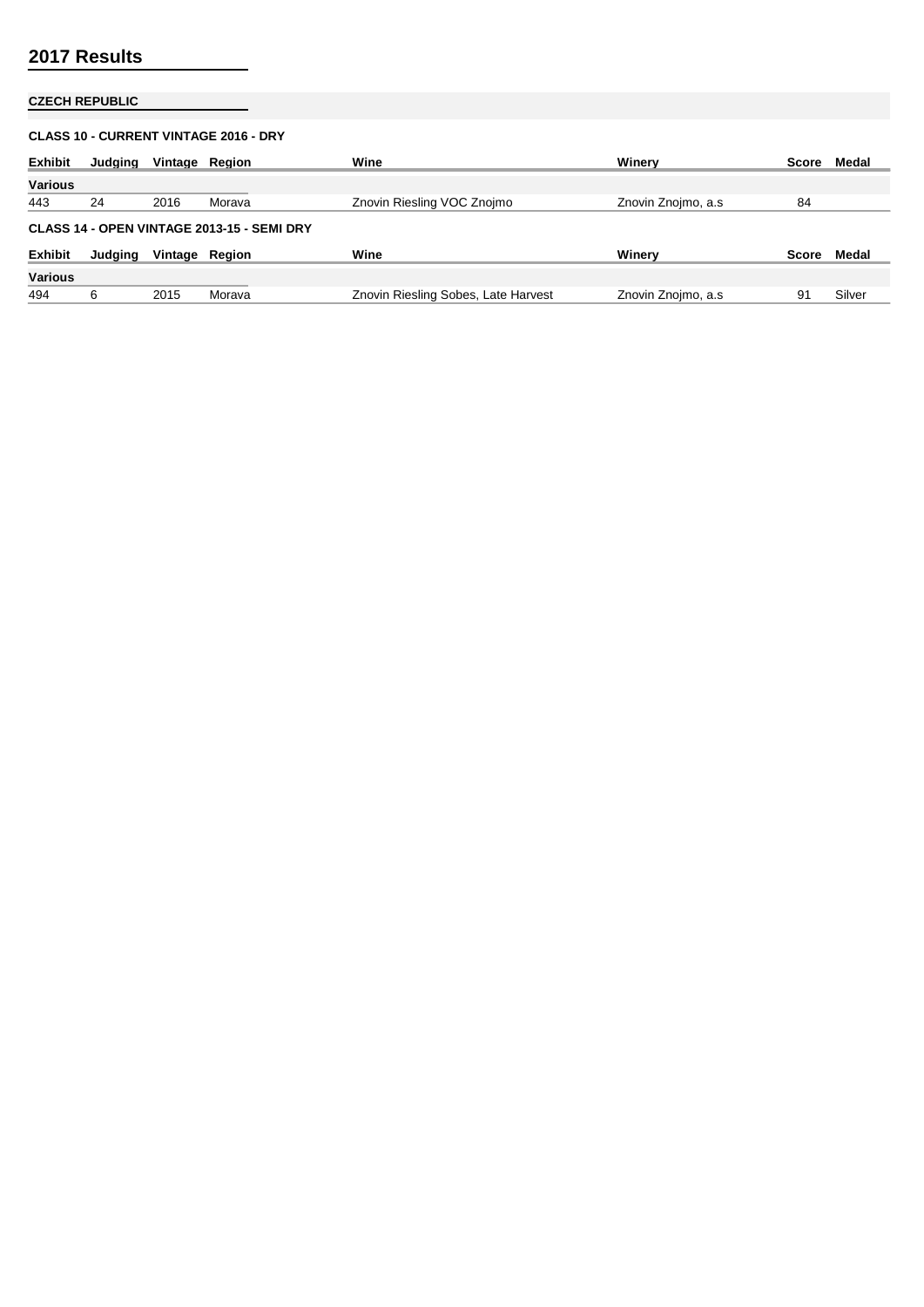### **FRANCE**

### **CLASS 10 - CURRENT VINTAGE 2016 - DRY**

| <b>Exhibit</b> | Judaina                              | Vintage Region |                                                             | Wine                                                             | Winerv                    |              | Score Medal   |
|----------------|--------------------------------------|----------------|-------------------------------------------------------------|------------------------------------------------------------------|---------------------------|--------------|---------------|
| <b>Alsace</b>  |                                      |                |                                                             |                                                                  |                           |              |               |
| 420            | 1                                    | 2016           | Alsace                                                      | <b>Riesling Dry Screwcap</b>                                     | Dopff au Moulin           | 95           | Gold          |
| 421            | 2                                    | 2016           | Alsace                                                      | <b>Riesling Reserve</b>                                          | Alsace Willm              | 84           |               |
| 422            | 3                                    | 2016           | Alsace                                                      | <b>Riesling Cuvee Emile Willm</b>                                | Alsace Willm              | 88           | <b>Bronze</b> |
| 423            | 4                                    | 2016           | Alsace                                                      | <b>Wolfberger Riesling</b>                                       | Wolfberger                | 87           | <b>Bronze</b> |
|                |                                      |                | <b>CLASS 13 - OPEN VINTAGE 2013-15 - DRY</b>                |                                                                  |                           |              |               |
| <b>Exhibit</b> | Judging                              | Vintage Region |                                                             | Wine                                                             | Winery                    | <b>Score</b> | <b>Medal</b>  |
| <b>Various</b> |                                      |                |                                                             |                                                                  |                           |              |               |
| 489            | 18                                   | 2015           | Alsace                                                      | Riesling Grand Cru Eichberg                                      | Wolfberger                | 92           | Silver        |
|                |                                      |                | CLASS 14 - OPEN VINTAGE 2013-15 - SEMI DRY                  |                                                                  |                           |              |               |
| <b>Exhibit</b> | Judging                              | Vintage Region |                                                             | Wine                                                             | Winery                    | <b>Score</b> | Medal         |
| <b>Various</b> |                                      |                |                                                             |                                                                  |                           |              |               |
| 493            | 5                                    | 2015           | Alsace                                                      | Riesling AOC Alsace Grand Cru Wineck<br>Schlossberg              | Cave Vinicole Jean Geiler | 84           |               |
|                |                                      |                | <b>CLASS 16 - MUSEUM CLASS VINTAGE 2012 AND PRIOR - DRY</b> |                                                                  |                           |              |               |
| <b>Exhibit</b> | Judging                              | Vintage Region |                                                             | Wine                                                             | Winery                    | <b>Score</b> | Medal         |
| <b>Various</b> |                                      |                |                                                             |                                                                  |                           |              |               |
| 503            | 2                                    | 2011           | Alsace                                                      | Riesling Grand Cru Schoenenbourg De<br><b>Riquewihr Screwcap</b> | Dopff au Moulin           | 00           | <b>WD</b>     |
|                | <b>CLASS 19 - SPECIALTY RIESLING</b> |                |                                                             |                                                                  |                           |              |               |
| <b>Exhibit</b> | Judging Vintage Region               |                |                                                             | Wine                                                             | Winery                    |              | Score Medal   |
| <b>Various</b> |                                      |                |                                                             |                                                                  |                           |              |               |
| 512            | 6                                    | <b>NV</b>      | Alsace                                                      | Cremant D'alsace Riesling Brut                                   | Wolfberger                | 88           | <b>Bronze</b> |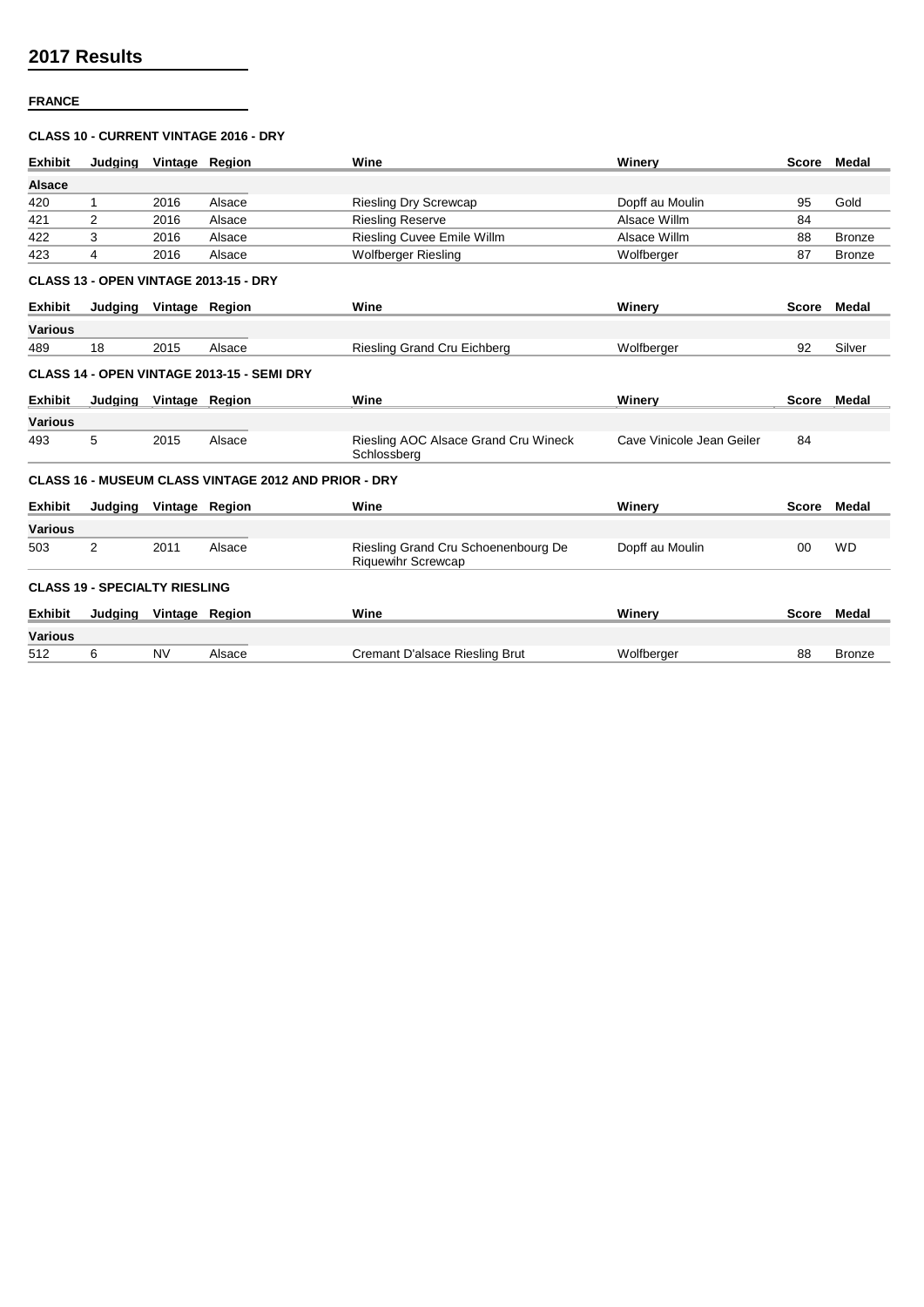# **GERMANY**

### **CLASS 10 - CURRENT VINTAGE 2016 - DRY**

| <b>Exhibit</b> | Judaina | Vintage | Region             | Wine                                                                  | Winerv                                       | <b>Score</b> | Medal         |
|----------------|---------|---------|--------------------|-----------------------------------------------------------------------|----------------------------------------------|--------------|---------------|
| Rheingau       |         |         |                    |                                                                       |                                              |              |               |
| 429            | 10      | 2016    | Rheingau           | 50 Degrees Riesling                                                   | <b>JWG Johannisberger</b><br>Weinvertrieb KG | 88           | <b>Bronze</b> |
| 430            | 11      | 2016    | Rheingau           | 2016 Oestricher Klosterberg Riesling trocken<br><b>VDP.ERSTE LAGE</b> | Weingut Georg Müller<br>Stiftung             | 86           | <b>Bronze</b> |
| 431            | 12      | 2016    | Rheingau           | Schloss Johannisberger Riesling Bronzelack                            | Schloss Johannisberg                         | 84           |               |
| 432            | 13      | 2016    | Rheingau           | 2016 Hattenheimer Schützenhaus Riesling<br>trocken VDP.ERSTE LAGE     | Weingut Georg Müller<br>Stiftung             | 87           | <b>Bronze</b> |
| 433            | 14      | 2016    | Rheingau           | Rheingau Riesling Volratz Dry                                         | Schloss Vollrads KG<br>Weingutsverwaltung    | 89           | <b>Bronze</b> |
| 434            | 15      | 2016    | Rheingau           | Prinz von Hessen Kabinett Royal                                       | Weingut Prinz von Hessen                     | 91           | Silver        |
| 435            | 16      | 2016    | Rheingau           | 2016 Hattenheim Riesling trocken<br><b>VDP.ORTSWEIN</b>               | Weingut Georg Müller<br>Stiftung             | 92           | Silver        |
| <b>Various</b> |         |         |                    |                                                                       |                                              |              |               |
| 436            | 17      | 2016    | Mosel              | Peter & Peter Riesling Dry                                            | Zimmermann-Graeff &<br>Müller                | 87           | <b>Bronze</b> |
| 437            | 18      | 2016    | Palatinate (Pfalz) | Michel Schneider Riesling Dry                                         | Zimmermann-Graeff &<br>Müller                | 86           | Bronze        |

### **CLASS 11 - CURRENT VINTAGE 2016 - SEMI DRY**

| <b>Exhibit</b> | Judaina | Vintage | Reaion      | Wine                                                               | Winerv                                    | <b>Score</b> | Medal         |
|----------------|---------|---------|-------------|--------------------------------------------------------------------|-------------------------------------------|--------------|---------------|
| <b>Various</b> |         |         |             |                                                                    |                                           |              |               |
| 450            | 6       | 2016    | Rheinhessen | Johann Klauss Riesling Medium Dry                                  | Zimmermann-Graeff &<br>Müller             | 87           | <b>Bronze</b> |
| 451            |         | 2016    | Rheingau    | 2016 Hattenheimer Schützenhaus Riesling<br>feinherb VDP.ERSTE LAGE | Weingut Georg Müller<br>Stiftung          | 90           | Silver        |
| 452            | 8       | 2016    | Rheingau    | Riesling Kabinett semi-dry                                         | Schloss Vollrads KG<br>Weingutsverwaltung | 89           | <b>Bronze</b> |
| 453            | 9       | 2016    | Rheingau    | Schloss Johannisberger Riesling Rotlack                            | Schloss Johannisberg                      | 91           | Silver        |
| 454            | 10      | 2016    | Mosel       | <b>Peter Mertes</b>                                                | <b>ALDI Stores</b>                        | 85           | <b>Bronze</b> |

### **CLASS 12 - CURRENT VINTAGE 2016 - SWEET INCLUDES BOTRYTIS AND EISWEIN**

| <b>Exhibit</b> | Judging        | Vintage Region |                    | Wine                                                                          | Winerv                                    | <b>Score</b> | Medal         |
|----------------|----------------|----------------|--------------------|-------------------------------------------------------------------------------|-------------------------------------------|--------------|---------------|
| Rheingau       |                |                |                    |                                                                               |                                           |              |               |
| 459            |                | 2016           | Rheingau           | 2016 Hattenheimer Hassel Riesling Auslese<br>Goldkapsel VDP.GROSSE LAGE       | Weingut Georg Müller<br>Stiftung          | 96           | Gold          |
| 460            | $\overline{2}$ | 2016           | Rheingau           | <b>Riesling Spatlese</b>                                                      | Schloss Vollrads KG<br>Weingutsverwaltung | 85           | <b>Bronze</b> |
| 461            | 3              | 2016           | Rheingau           | 2016 Hattenheimer Nussbrunnen Riesling<br>Spätlese Goldkapsel VDP.GROSSE LAGE | Weingut Georg Müller<br>Stiftung          | 86           | <b>Bronze</b> |
| 462            | 4              | 2016           | Rheingau           | 2016 Hattenheimer Hassel Riesling Auslese<br><b>VDP.GROSSE LAGE</b>           | Weingut Georg Müller<br>Stiftung          | 95           | Gold          |
| 463            | 5              | 2016           | Rheingau           | Schloss Johannisberger Riesling Rosalack                                      | Schloss Johannisberg                      | 96           | Gold          |
| 464            | 6              | 2016           | Rheingau           | 2016 Hattenheimer Hassel Riesling Eiswein<br>VDP.GROSSE LAGE                  | Weingut Georg Müller<br>Stiftung          | 87           | <b>Bronze</b> |
| <b>Various</b> |                |                |                    |                                                                               |                                           |              |               |
| 465            |                | 2016           | Mosel              | Peter & Peter Riesling 'feinherb'                                             | Zimmermann-Graeff &<br>Müller             | 84           |               |
| 466            | 8              | 2016           | Mosel              | Peter & Peter Riesling Sweet                                                  | Zimmermann-Graeff &<br>Müller             | 91           | Silver        |
| 467            | 9              | 2016           | Palatinate (Pfalz) | Michel Schneider Riesling Medium Sweet                                        | Zimmermann-Graeff &<br>Müller             | 86           | <b>Bronze</b> |

## **CLASS 13 - OPEN VINTAGE 2013-15 - DRY**

| <b>Exhibit</b> | Judging | Vintage | Reaion   | Wine                                                                                      | Winerv                           | Score | Medal         |
|----------------|---------|---------|----------|-------------------------------------------------------------------------------------------|----------------------------------|-------|---------------|
| Rheingau       |         |         |          |                                                                                           |                                  |       |               |
| 472            |         | 2015    | Rheingau | 2015 WISSELBRUNNEN, Hattenheim Riesling Weingut Georg Müller<br><b>GG VDP.GROSSE LAGE</b> | Stiftung                         | 74    |               |
| 473            |         | 2014    | Rheingau | Lisa Bunn Oelberg Riesling                                                                | Decante This                     | 90    | Silver        |
| 474            |         | 2015    | Rheingau | 2015 Hattenheimer Hassel Riesling trocken                                                 | Weingut Georg Müller<br>Stiftung | 87    | <b>Bronze</b> |
| 475            | 4       | 2015    | Rheingau | Prinz von Hessen 'Dachsfillet'                                                            | Weingut Prinz von Hessen         | 96    | Gold          |
| 476            | 5       | 2015    | Rheingau | 2015 Hallgartener Jungfer Riesling trocken                                                | Weingut Georg Müller<br>Stiftung | 87    | <b>Bronze</b> |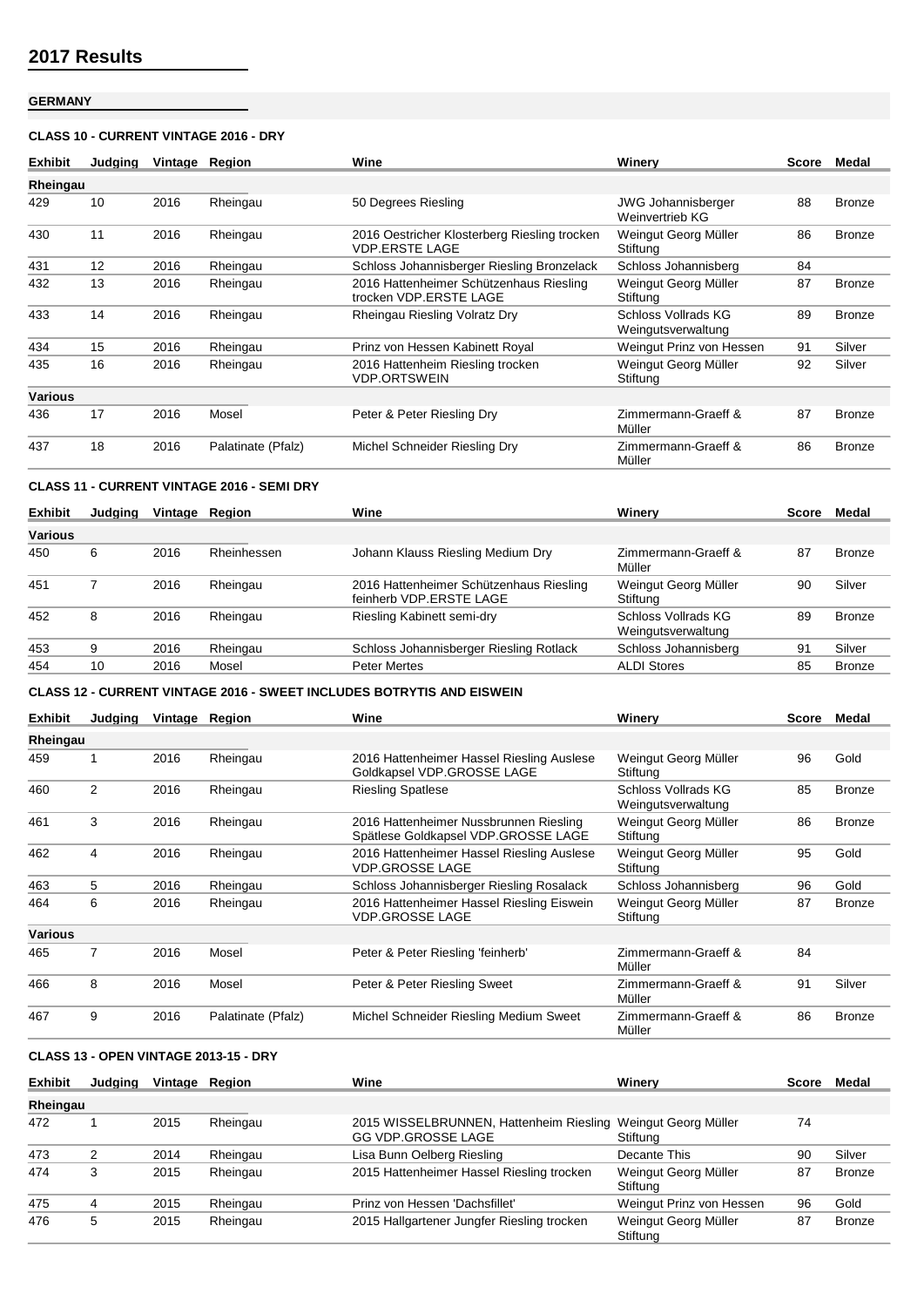| Various |    |      |                    |                                                                 |                        |    |               |
|---------|----|------|--------------------|-----------------------------------------------------------------|------------------------|----|---------------|
| 477     | 6  | 2015 | Palatinate (Pfalz) | Weingut Berdolt-Reif & Nett Black Tradition<br>Riesling         | Decante This           | 92 | Silver        |
| 478     |    | 2015 | Rheinhessen        | <b>MONT DONNERRE Riesling</b>                                   | <b>Weingut Schales</b> | 96 | Gold          |
| 479     | 8  | 2015 | Rheinhessen        | Weingut Bergdolt-Reif u Nett Glaube-Liebe-<br>Hoffnung Riesling | Decante This           | 86 | <b>Bronze</b> |
| 480     | 9  | 2014 | Baden              | Weingut Dr Heger GG Schlossberg VDP                             | Decante This           | 95 | Gold          |
| 481     | 10 | 2014 | Baden              | Dr Heger Inhngen Winklerberg Riesling                           | Decante This           | 87 | <b>Bronze</b> |
| 482     | 11 | 2014 | Rheinhessen        | Lisa Bunn Orbel Riesling                                        | Decante This           | 86 | <b>Bronze</b> |
| 483     | 12 | 2015 | Palatinate (Pfalz) | Weingut Berdolt-Reif & Nett Black Label<br>Riesling             | Decante This           | 85 | <b>Bronze</b> |

### **CLASS 15 - OPEN VINTAGE 2013-15 - SWEET INCLUDES BOTRYTIS AND EISWEIN**

| <b>Exhibit</b> | Judging                                                     | Vintage Region |          | Wine                                                                         | Winerv                           | Score | Medal         |  |  |  |
|----------------|-------------------------------------------------------------|----------------|----------|------------------------------------------------------------------------------|----------------------------------|-------|---------------|--|--|--|
| Rheingau       |                                                             |                |          |                                                                              |                                  |       |               |  |  |  |
| 495            |                                                             | 2015           | Rheingau | Hochheimer Dombdechaney Riesling<br>Trockenbeerenauslese, auction wine       | Kloster Eberbach                 | 96    | Gold          |  |  |  |
| 496            | 2                                                           | 2015           | Rheingau | 2015 Hattenheimer Nussbrunnen Riesling<br>Auslese Goldkapsel VDP.GROSSE LAGE | Weingut Georg Müller<br>Stiftung | 93    | Silver        |  |  |  |
| 497            | 3                                                           | 2015           | Rheingau | 2015 Hattenheimer Wisselbrunnen Riesling<br>Spätlese VDP.GROSSE LAGE         | Weingut Georg Müller<br>Stiftung | 87    | <b>Bronze</b> |  |  |  |
| 498            | 4                                                           | 2013           | Rheingau | 2013 Hattenheimer Hassel Riesling Auslese<br><b>VDP.GROSSE LAGE</b>          | Weingut Georg Müller<br>Stiftung | 87    | <b>Bronze</b> |  |  |  |
|                | <b>CLASS 16 - MUSEUM CLASS VINTAGE 2012 AND PRIOR - DRY</b> |                |          |                                                                              |                                  |       |               |  |  |  |

| <b>Exhibit</b> | Judaina                                                                              | Vintage Region |          | Wine                    | Winerv              | <b>Score</b> | Medal         |  |  |  |  |
|----------------|--------------------------------------------------------------------------------------|----------------|----------|-------------------------|---------------------|--------------|---------------|--|--|--|--|
| <b>Various</b> |                                                                                      |                |          |                         |                     |              |               |  |  |  |  |
| 502            |                                                                                      | 2012           | Baden    | Dr Hager Oktav Riesling | Decante This        | 86           | <b>Bronze</b> |  |  |  |  |
|                | CLASS 18 - MUSEUM CLASS VINTAGE 2012 AND PRIOR - SWEET INCLUDES BOTRYTIS AND EISWEIN |                |          |                         |                     |              |               |  |  |  |  |
| <b>Exhibit</b> | Judaina                                                                              | Vintage Region |          | Wine                    | Winerv              | Score        | Medal         |  |  |  |  |
| Various        |                                                                                      |                |          |                         |                     |              |               |  |  |  |  |
| 504            |                                                                                      | 2011           | Rheingau | <b>Rielsing Auslese</b> | Schloss Vollrads KG |              | Silver        |  |  |  |  |

Weingutsverwaltung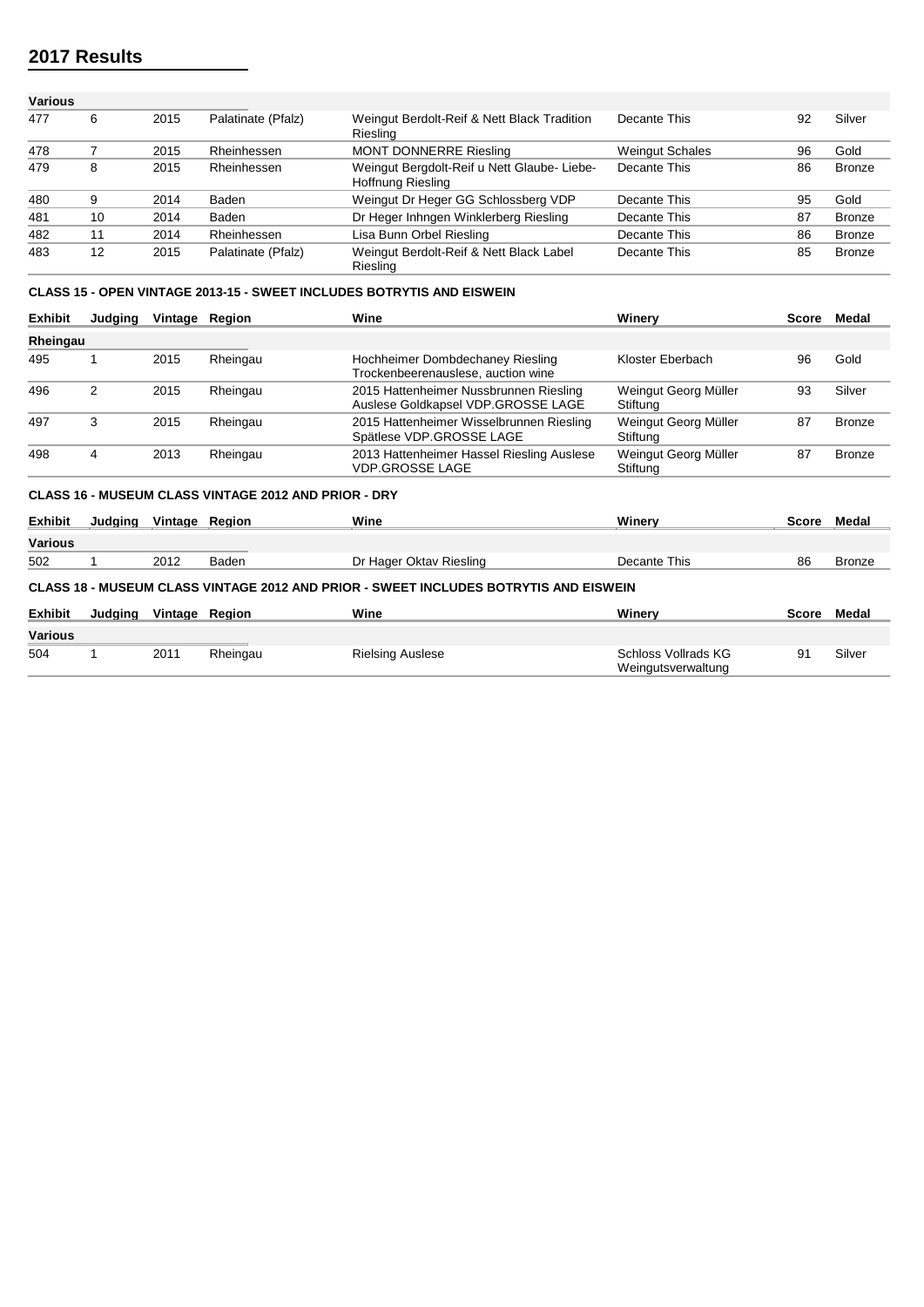## **HUNGARY**

### **CLASS 10 - CURRENT VINTAGE 2016 - DRY**

| <b>Exhibit</b> | Judging | Vintage Region |            | Wine                       | Winerv           | Score | Medal |
|----------------|---------|----------------|------------|----------------------------|------------------|-------|-------|
| Various        |         |                |            |                            |                  |       |       |
| 444            | 25      | 2016           | Etvek-Buda | Etyek-Budai Rajnai Rizling | L.Simon Boraszat | 81    |       |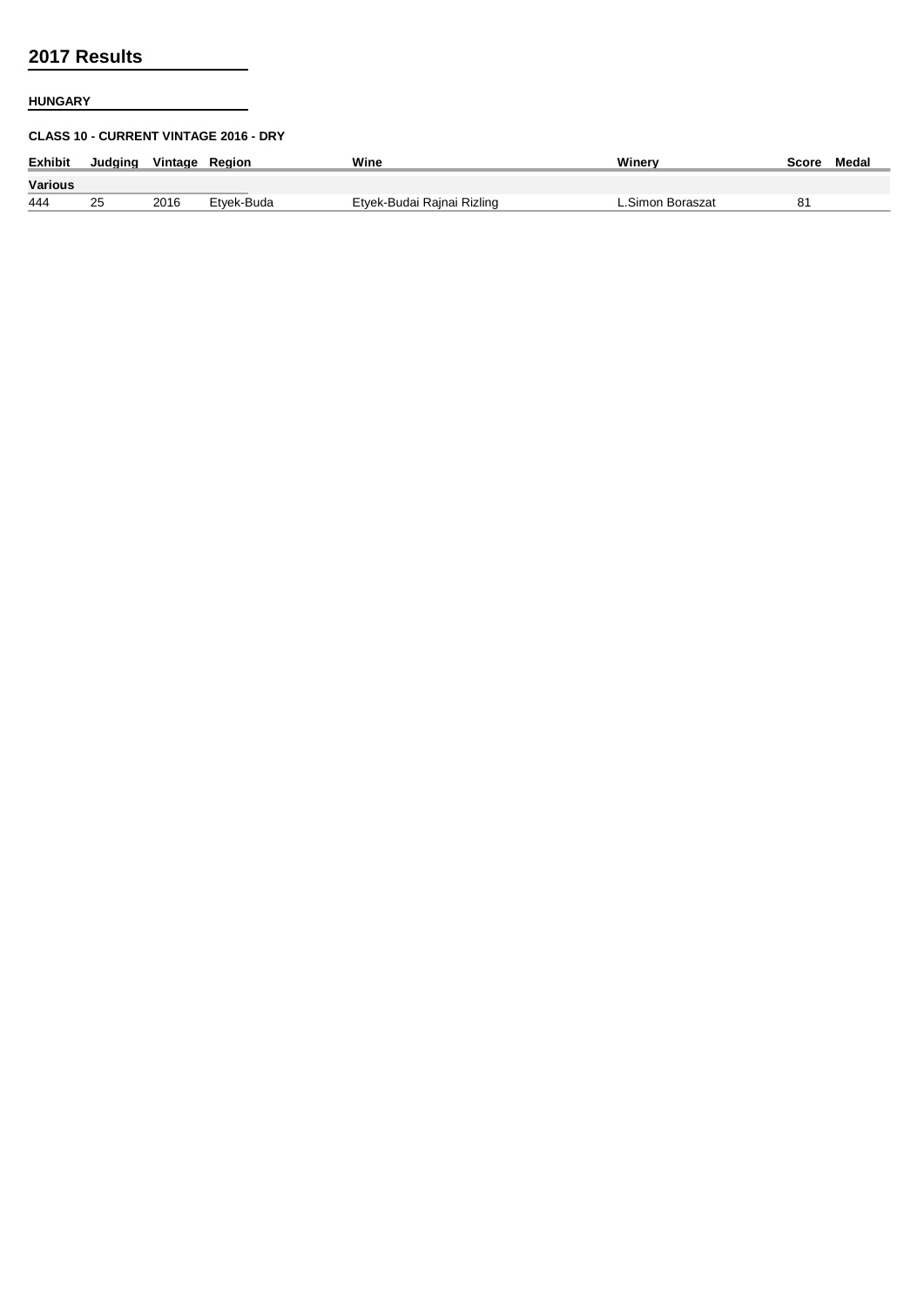### **NEW ZEALAND**

#### **CLASS 1 - CURRENT VINTAGE 2017- DRY**

| <b>Exhibit</b>                                  | Judging                                                                    | Vintage Region |                            | Wine                                         | Winerv                    | <b>Score</b> | Medal  |  |  |  |  |
|-------------------------------------------------|----------------------------------------------------------------------------|----------------|----------------------------|----------------------------------------------|---------------------------|--------------|--------|--|--|--|--|
| <b>Various</b>                                  |                                                                            |                |                            |                                              |                           |              |        |  |  |  |  |
| 193                                             | 190                                                                        | 2017           | Marlborough                | Hunter's Marlborough Riesling                | Hunter's Wines            | 92           | Silver |  |  |  |  |
| <b>CLASS 2 - CURRENT VINTAGE 2017- SEMI-DRY</b> |                                                                            |                |                            |                                              |                           |              |        |  |  |  |  |
| <b>Exhibit</b>                                  | Judaina                                                                    | Vintage Region |                            | Wine                                         | Winerv                    | <b>Score</b> | Medal  |  |  |  |  |
| <b>Various</b>                                  |                                                                            |                |                            |                                              |                           |              |        |  |  |  |  |
| 203                                             | 10                                                                         | 2017           | <b>Wellington District</b> | Martinborough Vineyard Manu Riesling         | <b>Foley Family Wines</b> | 91           | Silver |  |  |  |  |
| 204                                             | 11                                                                         | 2017           | Marlborough                | Villa Maria Private Bin Marlborough Riesling | Villa Maria Estate        | 91           | Silver |  |  |  |  |
|                                                 | <b>CLASS 3 - CURRENT VINTAGE 2017- SWEET INCLUDES BOTRYTIS AND EISWEIN</b> |                |                            |                                              |                           |              |        |  |  |  |  |
| <b>Exhibit</b>                                  | Judaina                                                                    | Vintage Region |                            | Wine                                         | Winerv                    | Score        | Medal  |  |  |  |  |

**Various**

218 14 2017 Marlborough Te Whare Ra Riesling 'M' SV 5182 Te Whare Ra Wines 86 Bronze

#### **CLASS 4 - OPEN VINTAGE 2014-16 - DRY**

| <b>Exhibit</b> | Judging | Vintage | Reaion                     | Wine                                                     | Winerv                     | Score | Medal         |
|----------------|---------|---------|----------------------------|----------------------------------------------------------|----------------------------|-------|---------------|
| Marlborough    |         |         |                            |                                                          |                            |       |               |
| 280            | 62      | 2016    | Marlborough                | Hunter's Marlborough Riesling                            | Hunter's Wines             | 91    | Silver        |
| 281            | 63      | 2016    | Marlborough                | Te Whare Ra Riesling 'D' SV 5182                         | Te Whare Ra Wines          | 80    |               |
| 282            | 64      | 2016    | Marlborough                | Spring Creek Estate Marlborough Riesling                 | <b>Spring Creek Estate</b> | 92    | Silver        |
| 283            | 65      | 2016    | Marlborough                | Grove Mill Riesling                                      | <b>Foley Family Wines</b>  | 87    | <b>Bronze</b> |
| 284            | 66      | 2015    | Marlborough                | Villa Maria Cellar Selection Marlborough Dry<br>Riesling | Villa Maria Estate         | 93    | Silver        |
| 285            | 67      | 2014    | Marlborough                | Loveblock Bone Dry Riesling                              | Loveblock Vintners         | 84    |               |
| 192            | 968     | 2016    | Marlborough                | Zephyr Marlborough Riesling                              | Glover Family Vineyards    | 84    |               |
| <b>Various</b> |         |         |                            |                                                          |                            |       |               |
| 326            | 108     | 2016    | <b>Wellington District</b> | Te Kairanga Riesling                                     | <b>Foley Family Wines</b>  | 91    | Silver        |
| 327            | 109     | 2015    | Central Otago              | Domain Road The Water Race Dry Riesling                  | Domain Road Vineyard       | 91    | Silver        |
| 328            | 110     | 2015    | Central Otago              | Mt Difficulty Bannockburn Estate Dry Riesling            | Mt Difficulty Wines        | 84    |               |

## **CLASS 5 - OPEN VINTAGE 2014-16 - SEMI-DRY**

| <b>Exhibit</b> | Judaina | Vintage | Reaion        | Wine                                                           | Winerv                           | Score | Medal         |
|----------------|---------|---------|---------------|----------------------------------------------------------------|----------------------------------|-------|---------------|
| Marlborough    |         |         |               |                                                                |                                  |       |               |
| 329            |         | 2016    | Marlborough   | Lawson's Dry Hills Riesling                                    | Lawson's Dry Hills               | 88    | Bronze        |
| 330            | 2       | 2016    | Marlborough   | Allan Scott Family Winemakers Riesling                         | Allan Scott Family<br>Winemakers | 90    | Silver        |
| 331            | 3       | 2016    | Marlborough   | Babich Family Estates Cowslip Valley Riesling                  | <b>Babich Wines</b>              | 81    |               |
| 332            | 4       | 2015    | Marlborough   | Lawson's Dry Hills Riesling                                    | Lawson's Dry Hills               | 90    | Silver        |
| 333            | 5       | 2016    | Marlborough   | Allan Scott Family Winemakers Generations<br>Bone Dry Riesling | Allan Scott Family<br>Winemakers | 84    |               |
| <b>Various</b> |         |         |               |                                                                |                                  |       |               |
| 341            | 13      | 2015    | Central Otago | Domain Road Duffers Creek Riesling                             | Domain Road Vineyard             | 89    | <b>Bronze</b> |

#### **CLASS 6 - OPEN VINTAGE 2014-16 - SWEET INCLUDES BOTRYTIS AND EISWEIN**

| <b>Exhibit</b>       | Judaina        | Vintage | Reaion        | Wine                                                                        | Winerv                    | Score | Medal         |
|----------------------|----------------|---------|---------------|-----------------------------------------------------------------------------|---------------------------|-------|---------------|
| <b>Central Otago</b> |                |         |               |                                                                             |                           |       |               |
| 342                  |                | 2016    | Central Otago | Mt Difficulty Roaring Meg Riesling                                          | Mt Difficulty Wines       | 90    | Silver        |
| 343                  | $\overline{2}$ | 2015    | Central Otago | Rockburn Central Otago Tigermoth Riesling<br>2015                           | Rockburn Wines Ltd        | 83    |               |
| 344                  | 3              | 2016    | Central Otago | Three Miners Herringbone Riesling                                           | Three Miners Vinevard     | 86    | <b>Bronze</b> |
| 345                  | 4              | 2016    | Central Otago | Rockburn Central Otago Tigermoth Riesling<br>2016                           | <b>Rockburn Wines Ltd</b> | 87    | <b>Bronze</b> |
| 346                  | 5              | 2015    | Central Otago | Mt Difficulty Bannockburn Estate Target<br>Riesling                         | Mt Difficulty Wines       | 90    | Silver        |
| Marlborough          |                |         |               |                                                                             |                           |       |               |
| 347                  | 6              | 2016    | Marlborough   | 2016 Tupari Riesling                                                        | <b>Tupari Wines</b>       | 88    | <b>Bronze</b> |
| 348                  |                | 2016    | Marlborough   | Babich Family Estates Cowslip Valley Noble<br>Riesling                      | <b>Babich Wines</b>       | 94    | Silver        |
| 349                  | 8              | 2015    | Marlborough   | Villa Maria Reserve Marlborough Noble<br><b>Riesling Botrytis Selection</b> | Villa Maria Estate        | 97    | Gold          |
| 350                  | 9              | 2015    | Marlborough   | Giesen Estate Riesling                                                      | Giesen Wines              | 89    | <b>Bronze</b> |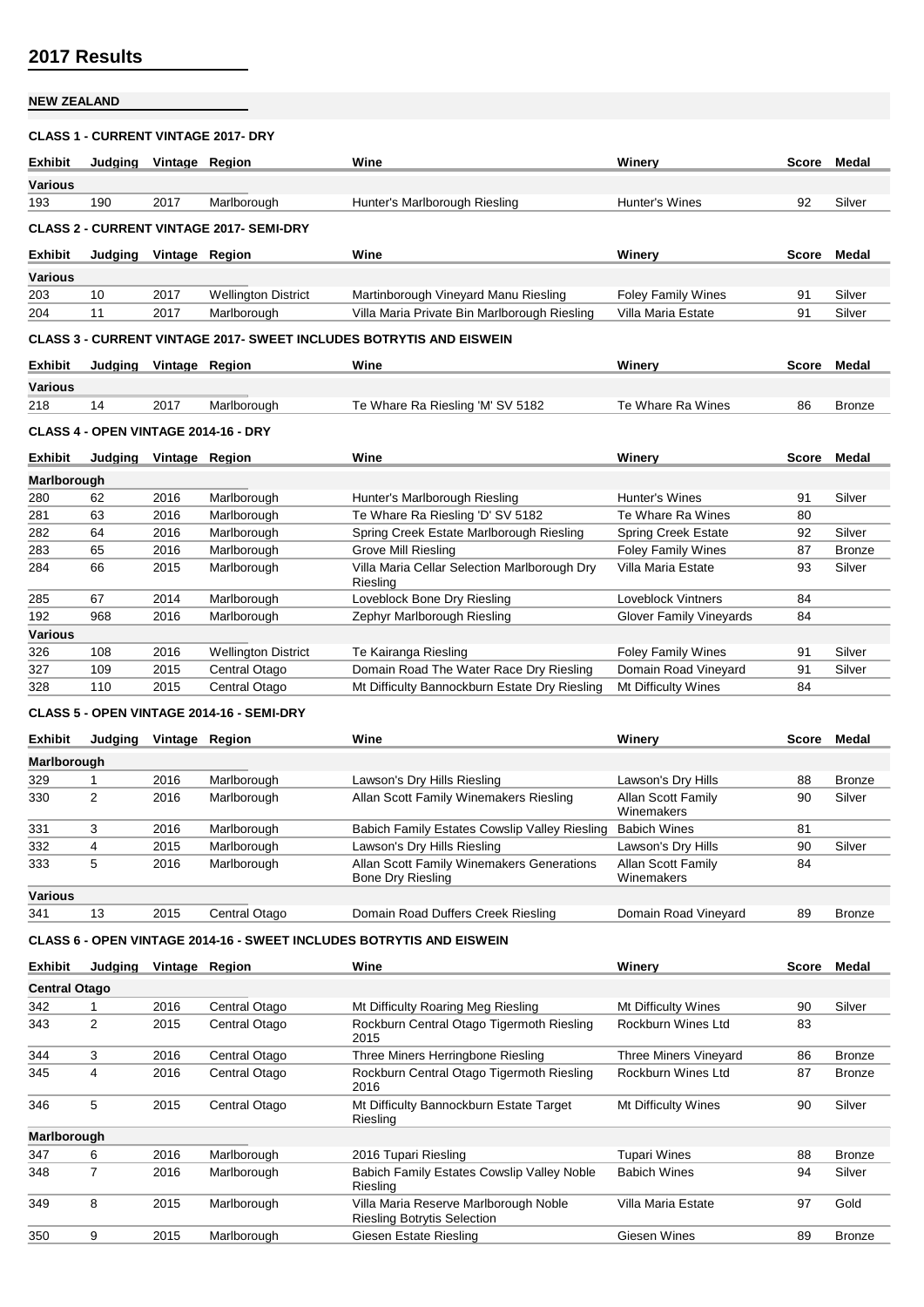| 351            | 10                                                         | 2015    | Marlborough | Allan Scott Family Winemakers Late Harvest<br>Riesling | Allan Scott Family<br>Winemakers | 84           |               |  |  |  |  |  |
|----------------|------------------------------------------------------------|---------|-------------|--------------------------------------------------------|----------------------------------|--------------|---------------|--|--|--|--|--|
| 352            | 11                                                         | 2014    | Marlborough | 2014 Tupari Late Harvest Riesling                      | Tupari Wines                     | 95           | Gold          |  |  |  |  |  |
|                | <b>CLASS 7 - MUSEUM CLASS VINTAGE 2013 AND PRIOR - DRY</b> |         |             |                                                        |                                  |              |               |  |  |  |  |  |
|                |                                                            |         |             |                                                        |                                  |              |               |  |  |  |  |  |
| <b>Exhibit</b> | Judging                                                    | Vintage | Reaion      | Wine                                                   | Winerv                           | <b>Score</b> | Medal         |  |  |  |  |  |
| <b>Various</b> |                                                            |         |             |                                                        |                                  |              |               |  |  |  |  |  |
| 414            | 51                                                         | 2013    | Marlborough | 2013 Tupari Riesling                                   | Tupari Wines                     | 86           | <b>Bronze</b> |  |  |  |  |  |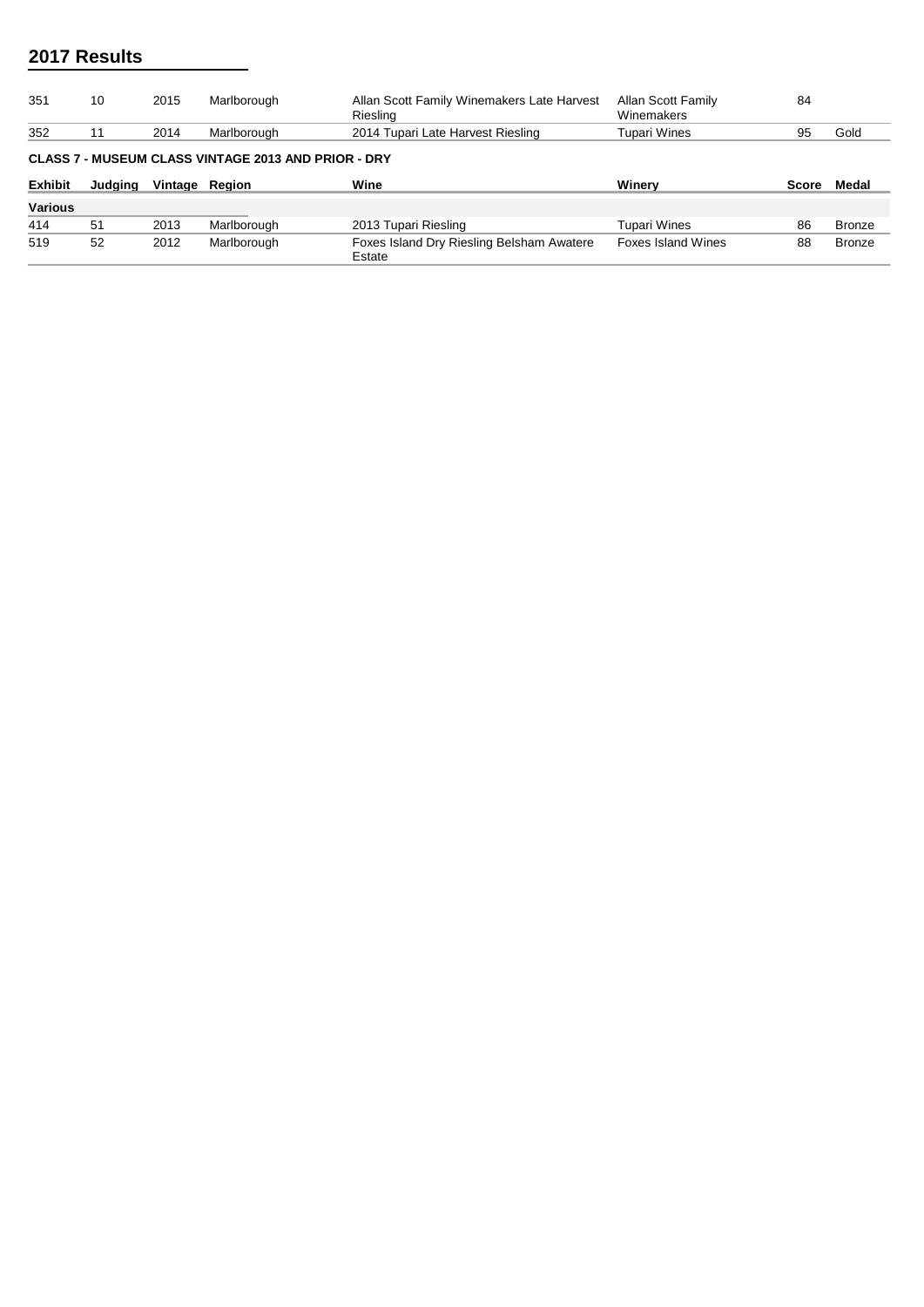### **USA**

#### **CLASS 10 - CURRENT VINTAGE 2016 - DRY**

| <b>Exhibit</b>      | Judaina | Vintage Region |                       | Wine                                     | Winerv                     | Score | Medal |
|---------------------|---------|----------------|-----------------------|------------------------------------------|----------------------------|-------|-------|
| <b>Finger Lakes</b> |         |                |                       |                                          |                            |       |       |
| 425                 | 6       | 2016           | Finger Lakes          | Thirsty Owl Dry Riesling                 | Thirsty Owl Wine Company   | 82    |       |
| 427                 | 8       | 2016           | <b>Finger Lakes</b>   | Sheldrake Point Dry Riesling             | Sheldrake Point Winery     | 80    |       |
| <b>Various</b>      |         |                |                       |                                          |                            |       |       |
| 439                 | 20      | 2016           | Willamette Valley     | Chehalem Winery Three Vineyard Riesling  | Chehalem Winery            | 83    |       |
| 440                 | 21      | 2016           | Old Mission Peninsula | Black Star Farms 'Arcturos' Dry Riesling | <b>Black Star Farms</b>    | 84    |       |
| 441                 | 22      | 2016           | Lake Erie             | <b>Black Locust Dry Riesling</b>         | Johnson Estate Winery, LLC | 82    |       |
| 442                 | 23      | 2016           | Columbia Valley       | Chateau Ste. Michelle Dry Riesling       | Chateau Ste Michelle       | 96    | Gold  |

## **CLASS 11 - CURRENT VINTAGE 2016 - SEMI DRY**

| <b>Exhibit</b>      | Judging | Vintage | Reaion                | Wine                                          | Winerv                        | Score | Medal         |
|---------------------|---------|---------|-----------------------|-----------------------------------------------|-------------------------------|-------|---------------|
| <b>Finger Lakes</b> |         |         |                       |                                               |                               |       |               |
| 445                 |         | 2016    | <b>Finger Lakes</b>   | Sheldrake Point Archival Riesling             | <b>Sheldrake Point Winery</b> | 84    |               |
| 447                 | 3       | 2016    | <b>Finger Lakes</b>   | Sheldrake Point Reserve Riesling              | <b>Sheldrake Point Winery</b> | 87    | <b>Bronze</b> |
| 448                 | 4       | 2016    | <b>Finger Lakes</b>   | Thirsty Owl Riesling                          | Thirsty Owl Wine Company      | 87    | <b>Bronze</b> |
| 449                 | 5       | 2016    | <b>Finger Lakes</b>   | Sheldrake Point Riesling                      | Sheldrake Point Winery        | 88    | <b>Bronze</b> |
| <b>Various</b>      |         |         |                       |                                               |                               |       |               |
| 455                 | 11      | 2016    | Old Mission Peninsula | <b>Block Twelve Riesling</b>                  | Chateau Grand Traverse        | 82    |               |
| 456                 | 12      | 2016    | Leelanau Peninsula    | Black Star Farms 'Arcturos' Semi-Dry Riesling | <b>Black Star Farms</b>       | 91    | Silver        |
| 457                 | 13      | 2016    | Old Mission Peninsula | <b>Whole Cluster</b>                          | Chateau Grand Traverse        | 84    |               |
| 458                 | 14      | 2016    | New York State        | <b>Black Willow Riesling</b>                  | <b>Black Willow Winerv</b>    | 89    | Bronze        |
| 516                 | 15      | 2016    | New York State        | Colloca Lake Effect Vineyard Dry Riesling     | Colloca Estate Winery         | 95    | Gold          |
| 438                 | 19      | 2016    | Lake Erie             | Dry Riesling                                  | Johnson Estate Winery, LLC    | 88    | <b>Bronze</b> |

#### **CLASS 12 - CURRENT VINTAGE 2016 - SWEET INCLUDES BOTRYTIS AND EISWEIN**

| <b>Exhibit</b> | Judging | Vintage Region |                    | Wine                                      | Winerv                     | <b>Score</b> | Medal |
|----------------|---------|----------------|--------------------|-------------------------------------------|----------------------------|--------------|-------|
| Various        |         |                |                    |                                           |                            |              |       |
| 468            | 10      | 2016           | Lake Erie          | Semi-Dry Riesling                         | Johnson Estate Winery, LLC | 82           |       |
| 469            | 11      | 2016           | Finger Lakes       | Thirsty Owl Semi - Sweet Riesling         | Thirsty Owl Wine Company   | 84           |       |
| 470            | 12      | 2016           | Horse Heaven Hills | Wallula Vineyard Vin de Glaciere Riesling | Pacific Rim Winemakers     | 96           | Gold  |
| 471            | 13      | 2016           | Lake Erie          | Sweet Riesling                            | Johnson Estate winery, LLC | 81           |       |
| 517            | 14      | 2016           | New York State     | Colloca Lake Effect Riesling              | Colloca Estate Winery      | 82           |       |

### **CLASS 13 - OPEN VINTAGE 2013-15 - DRY**

| <b>Exhibit</b> | Judging | Vintage | Reaion                   | Wine                                                  | Winerv                       | Score | Medal         |
|----------------|---------|---------|--------------------------|-------------------------------------------------------|------------------------------|-------|---------------|
| Various        |         |         |                          |                                                       |                              |       |               |
| 484            | 13      | 2015    | Yakima Valley            | <b>Solstice Vineyard Riesling</b>                     | Pacific Rim Winemakers       | 90    | Silver        |
| 485            | 14      | 2014    | Finger Lakes             | Riesling - The Knoll - Lahoma Vineyards               | <b>Red Newt Cellars</b>      | 95    | Gold          |
| 486            | 15      | 2015    | Columbia Vallev          | Chateau Ste. Michelle & Dr. Loosen Eroica<br>Riesling | Chateau Ste Michelle         | 93    | Silver        |
| 487            | 16      | 2015    | <b>Willamette Valley</b> | Chehalem Winery Corral Creek Vineyards<br>Riesling    | Chehalem Winery              | 82    |               |
| 488            | 17      | 2014    | Finger Lakes             | Riesling - Tango Oaks Vineyard                        | <b>Red Newt Cellars</b>      | 88    | <b>Bronze</b> |
| 426            | 917     | 2015    | Finger Lakes             | Zero Degree Riesling                                  | <b>Three Brothers Winery</b> | 84    |               |

#### **CLASS 14 - OPEN VINTAGE 2013-15 - SEMI DRY**

| <b>Exhibit</b> | Judaina | Vintage | Reaion            | Wine                                      | Winerv                        | Score | Medal         |
|----------------|---------|---------|-------------------|-------------------------------------------|-------------------------------|-------|---------------|
| <b>Various</b> |         |         |                   |                                           |                               |       |               |
| 490            |         | 2015    | Willamette Valley | Brooks Riesling, Vitae Springs Vineyard   | <b>Brooks Wines</b>           |       | Silver        |
| 491            |         | 2015    | Michigan          | Dry Riesling                              | <b>Chateau Grand Traverse</b> | g.    | Silver        |
| 492            |         | 2015    | Columbia Valley   | Chateau Ste. Michelle Cold Creek Riesling | Chateau Ste Michelle          | 88    | <b>Bronze</b> |
| 501            |         | 2015    | Willamette Valley | Brooks Riesling, Estate Vineyard          | <b>Brooks Wines</b>           | 81    |               |
| 424            | 905     | 2015    | Finger Lakes      | First Degree Riesling                     | <b>Three Brothers Winery</b>  | 83    |               |

## **CLASS 15 - OPEN VINTAGE 2013-15 - SWEET INCLUDES BOTRYTIS AND EISWEIN**

| <b>Exhibit</b> | Judaina | Vintage Region |                    | Wine                                                           | Winerv                | Score | Medal |
|----------------|---------|----------------|--------------------|----------------------------------------------------------------|-----------------------|-------|-------|
| <b>Various</b> |         |                |                    |                                                                |                       |       |       |
| 500            |         | 2014           | Horse Heaven Hills | Chateau Ste. Michelle & Dr. Loosen Eroica<br>Riesling Ice Wine | Chateau Ste Michelle  | 96    | Gold  |
| 428            |         | 2015           | Finger Lakes       | Second Degree Riesling                                         | Three Brothers Winery | 80    |       |
| 446            |         | 2015           | Finger Lakes       | Third Degree Riesling                                          | Three Brothers Winery | 83    |       |